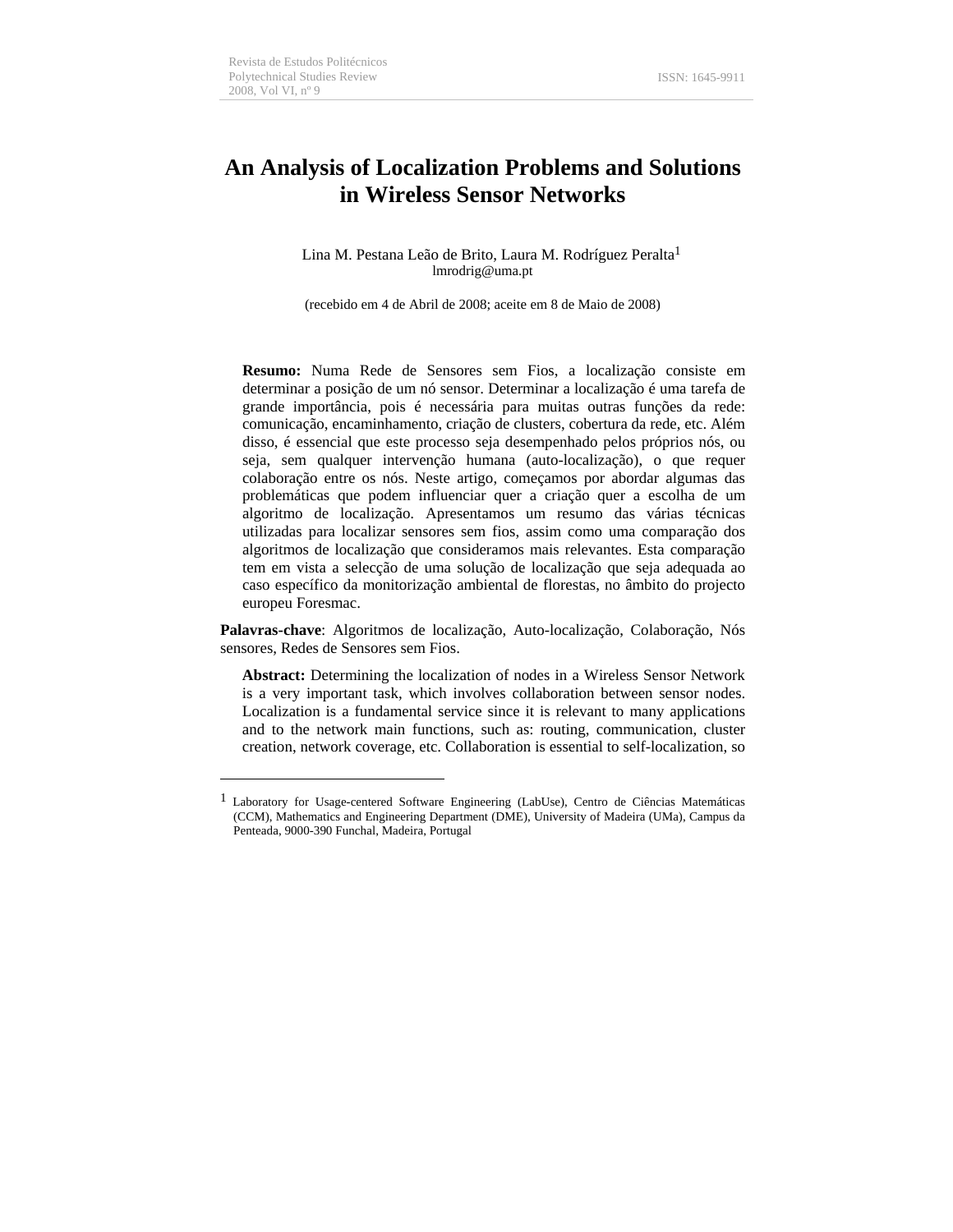that localization can be accomplished by the nodes themselves, without any human intervention. In this paper, we first analyze the key aspects that have to be considered when designing or choosing a solution for the localization problem. Then, we present the types of current localization algorithms, making a broad comparison among the most relevant algorithms. With this comparative analysis, we aim at identifying a localization algorithm suitable to the specific problem of forests environmental monitoring, to be applied in the context of the Foresmac European project.

**Keywords:** Collaboration, Localization algorithms, Self-localization, Sensor nodes, Wireless sensor networks.

## **1. Introduction**

A Wireless Sensor Network (WSN) consists of a large number of tiny wireless sensor nodes (often referred to as *sensor nodes* or, simply, *nodes*) that are, typically, densely deployed. Nodes measure the ambient conditions in the environment surrounding them. These measurements are, then, transformed into signals that can be processed to reveal some characteristics about the phenomenon.

The data collected is routed to special nodes, called sink nodes (also called Base Station, BS), in a multi-hop basis, as shown in Fig. 1. Then, typically, the sink node sends data to the user via Internet or satellite, through a gateway. Though, depending on the distance between the user and the network, a gateway might not be needed (local monitoring).

Combining the advantages of wireless communication with some computational capabilities, WSNs allow for a wider variety of applications than traditional networks: environmental monitoring, health, surveillance, catastrophe monitoring, structural monitoring, security, military, industry, agriculture, home, traffic monitoring, etc. Nevertheless, opposing to traditional networks, WSNs are useful only if sensor nodes are aware of the environment surrounding them. For instance, each sensor could only monitor its region and send the collected data to the sink node. However, the great potential of WSNs lies in its ability to correlate collected data in time and in space. This is the reason why synchronization and localization are fundamental tools to WSNs (Broxton, Lifton, and Paradiso, 2005; Hu & Servetto, 2005). In this paper, we will focus only on the localization problem.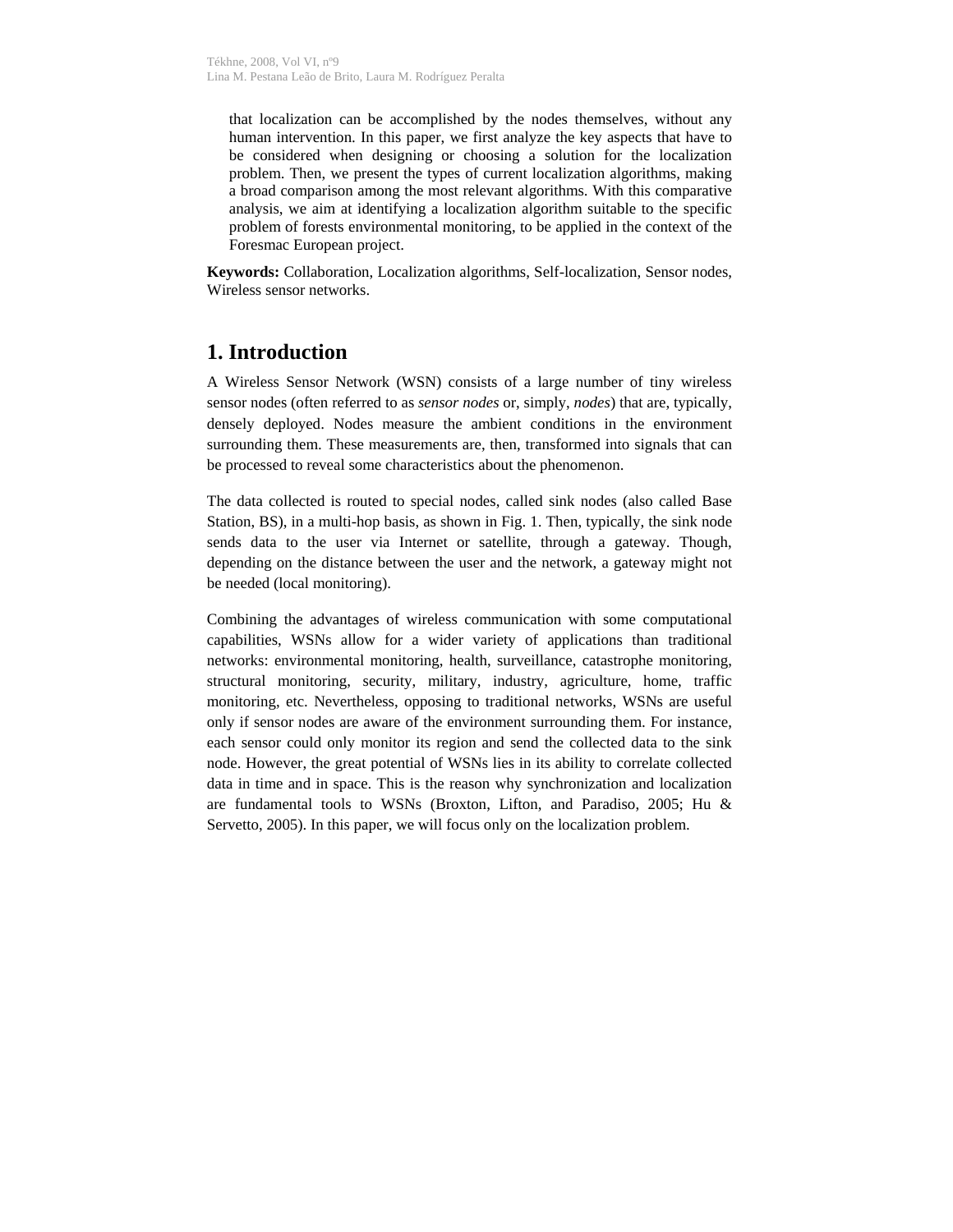

Fig. 1. Wireless Sensor Network.

Localization refers to the ability of determining the position (relative or absolute) of a sensor node, with an acceptable accuracy. In a WSN, localization is a very important task; however, localization is not the goal of the network. In fact, localization is a fundamental service since it is relevant to many applications (target tracking, intruder detection, environmental monitoring, etc.), which depend on knowing the location of nodes. Localization is also relevant to the network main functions: communication, geographical routing, cluster creation, network coverage, etc. Even collaboration typically depends on localization of nodes.

Collaboration is essential to self-localization, so that localization can be accomplished by the nodes themselves, without any human intervention (Sheng & Hu, 2003). However, due to the resource limitations of wireless sensor nodes, they have to collaborate in order to accomplish several other tasks, such as: signal processing (Ramanathan, Saluja, and Hu, 2002), communication, time synchronization (Hu & Servetto, 2005), sensors repositioning (Huang & Tseng, 2005; Wang et al., 2006), energy savings (Huang & Tseng, 2005), calibration and heuristics (Reghelin & Fröhlich, 2006), etc.

According to Ramanathan et al. (2002), WSNs originated a new collaboration concept. Traditionally, collaboration exists within the same group of nodes, even though they move (node-centric computing). In WSNs, collaboration occurs among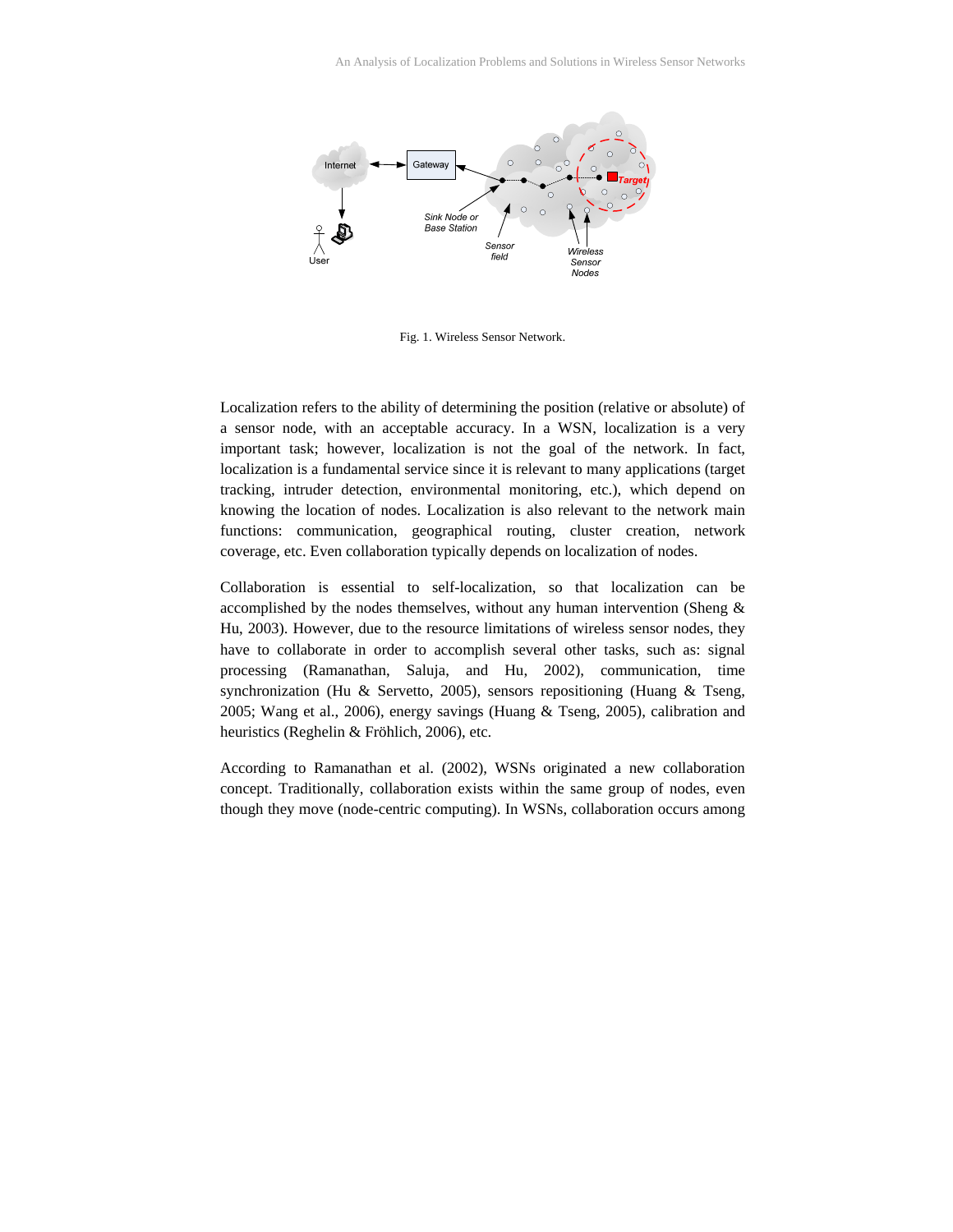nodes located in a certain region, which means that the group of nodes may not be the same (location-centric computing). For instance, if a node leaves a predefined region, it stops collaborating with other nodes. However, besides localization-based collaboration, it is possible to identify other ways to collaborate, based whether in monitoring a certain phenomenon or in the hardware characteristics of the nodes themselves (Hussain, Farooq, Zia, and Akhlaq, 2004; Ranjan, Kumar, Rammurthy, and Srinivas, 2005; Medidi, Slaaen, Zhou, Mallery, and Medidi, 2006; Zhou, Cui, and Zhou, 2006).

In this paper, we analyze the key aspects that have to be considered when designing or choosing a solution for the localization problem. Then, we describe the types of current localization algorithms. We also analyse the most relevant algorithms and compare them.

In our specific case, this comparison allows us to find a solution for the localization problem to be applied in the context of the Foresmac project (Project INTERREG III B, 05/MAC/2.3/C16), an European project based on the use of WSNs for forest environmental monitoring. However, the importance of this comparative analysis relies in allowing other authors to identify the localization algorithm which best suits their specific problem. In this paper, we also illustrate the use of this comparative analysis to identify a more complete algorithm, able to adapt itself to a wide variety of possibilities (number and density of nodes, obstacles and terrain irregularities, network topology, node mobility, etc.).

This paper is organized as follows. In section 2, we present the key aspects of localization algorithms. In section 3, the types of localization algorithms are described. Section 4 presents a comparative analysis of these algorithms, according to the aspects described in sections 2 and 3. Section 5 provides some conclusions and future work perspectives.

# **2. Key Aspects of Localization Algorithms**

In this section, we analyze the aspects that must be considered when designing or choosing a localization algorithm, such as: limited resources, number and density of nodes, network topology, existence of obstacles or terrain irregularities, types of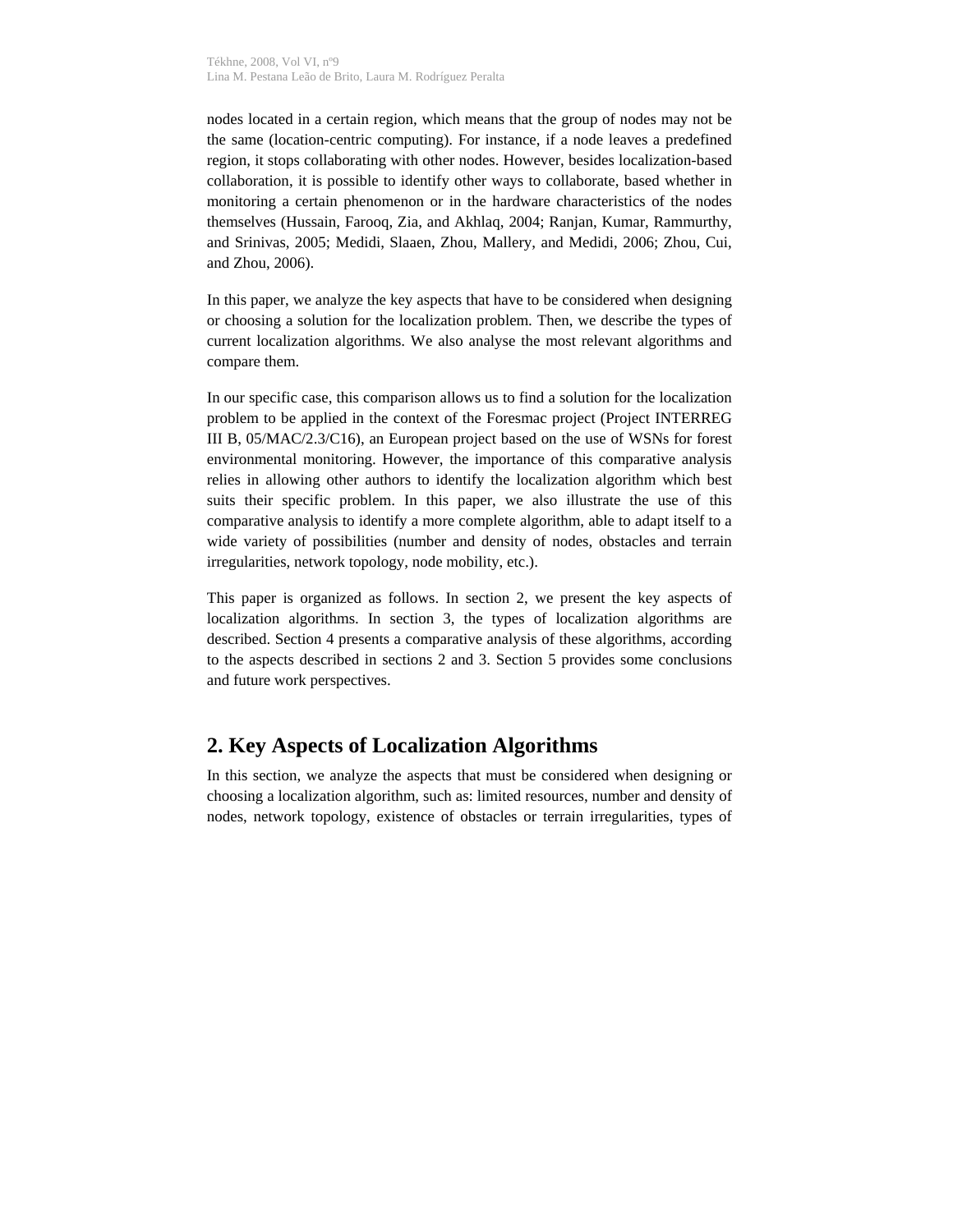signals used, and node mobility (if nodes are stationary or mobile). Many of the existing algorithms can achieve good localization accuracy. But, usually, they can only adapt to some of these key aspects.

#### **2.1 Limited resources**

Typically, a sensor node consists in four basic components: sensing, processing, transceiver (transmitter and receiver) and power (usually, a battery) units, as illustrated in Fig. 2. Recent advancements allow for the current generation of sensor nodes to become even smaller and cheaper (Akyildiz, Su, Sankarasubramaniam, and Cayirci, 2002). Consequently, nodes have reduced memory and processing capacities. Battery is, typically, limited. Moreover, due to a short transmission range (caused by restrained transmission power), nodes can only communicate with its local neighbours.

A good localization solution must consider all these resource limitations (minimizing energetic, computational, transmission and hardware costs), conducting however to accurate localization results.



Fig. 2. Wireless Sensor Node.

#### **2.2 Number and density of nodes**

Most localization algorithms are sensitive to the number of nodes and/or to the density of nodes (amount of localizing nodes per area unit).

On one hand, some algorithms can not apply to low density WSNs, (for instance, algorithms that depend on the distance measurements to anchor nodes or hop count based algorithms) because they will cause considerable localization errors. On the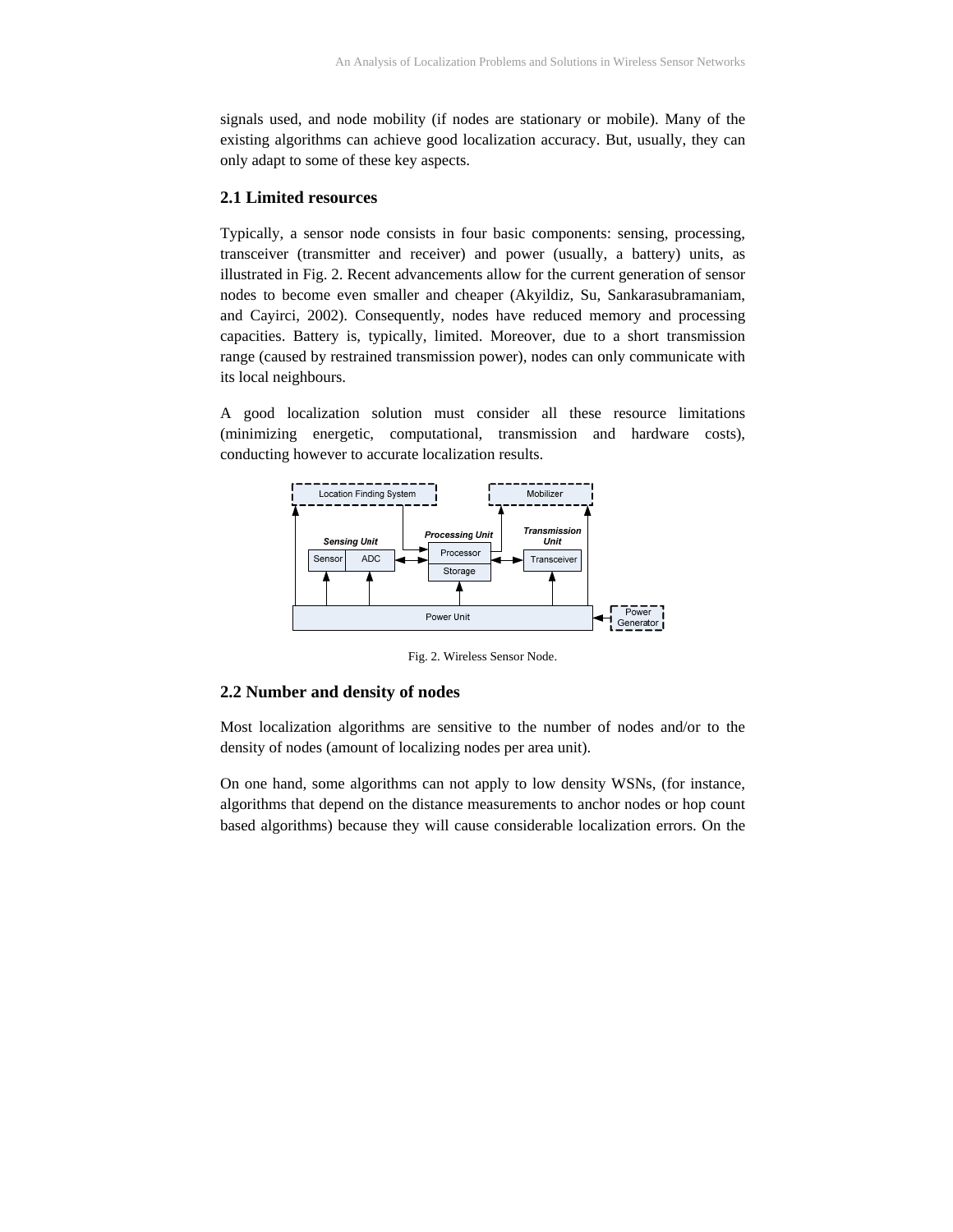other hand, when using some algorithms in high density WSNs, localization can be an expensive process, in the sense that it can bring high cost and high delay. Furthermore, in high density networks, localization should conduct to even more accurate results (Ji & Zha, 2004). Thus, it is critical to consider the number of nodes and the node density when creating or choosing a localization algorithm.

#### **2.3 Network topology adaptability**

Some of the localization algorithms calculate the Euclidian distance between a pair of nodes, considering the shortest path between them. However, this is only valid to such cases where shortest paths are similar to a straight line. In networks where the deployed area has a concave topology (typically, S or C shape environments, such as: rivers, valleys, city streets, etc.), this is normally not valid, conducting to distorted results (Wang & Xiao, 2006). Even though a good approximation can still be achieved for some nodes (for. e.g., distance between nodes A and B, in Fig. 3), for others the Euclidean distance differs significantly from the length of the shortest path (for. e.g., distance between nodes C and D, in Fig. 3).

Some localization algorithms may also not deal well localizing nodes which are positioned in the limits of the WSN area. In this case, the distance information each node can obtain is less and with lower quality (because all the distance information comes from the same side of the network).

In either case, nodes may even not be localizable. Nevertheless, assuming nodes are localizable, localization results can be severely corrupted. So, a good localization algorithm must adapt to the network topology.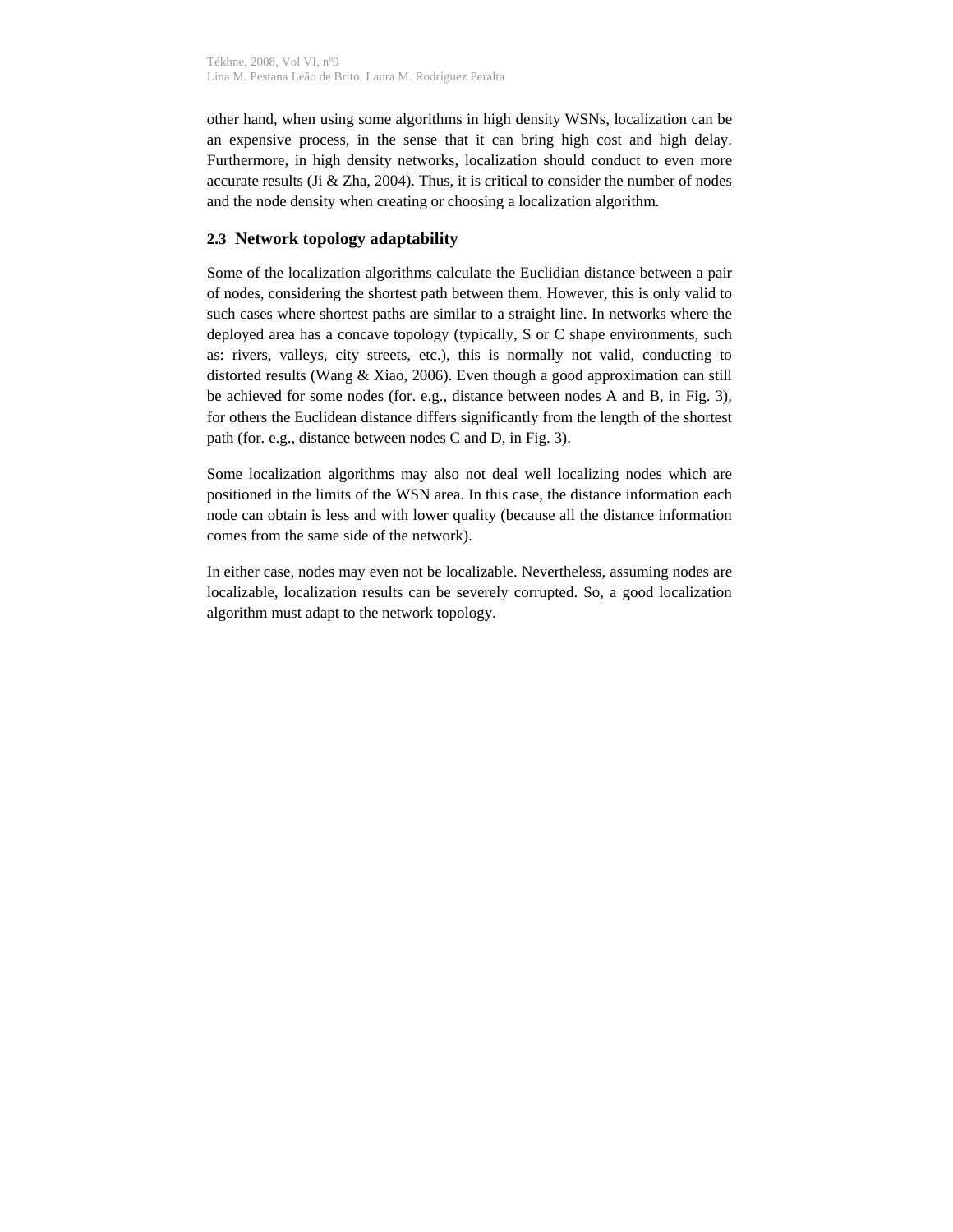

Fig. 3. Example of typical concave network topologies (C and S shape)

#### **2.4 Obstacles and irregularities**

Most of the proposed localization solutions have low accuracy in obstructed environments (Wang & Xiao, 2006). This is due to the existence of obstacles, which obstruct the line-of-sight between nodes (for instance, some nodes may not be able to see anchor nodes which make localization unfeasible). Obstacles and terrain irregularities can also cause signal reflections, what leads to wrong distance estimations. This problem exists either in indoor or outdoor environments. Hence, localization algorithms must be able to cope with it.

Most localization solutions achieve good results in uniformly distributed WSNs. Conversely, only some solutions allow a good performance in irregular networks. Therefore, this is also an important aspect.

#### **2.5 Stationary or mobile nodes**

In most WSNs, nodes are stationary. As a result, most localization algorithms are designed specifically to this kind of networks. However, due to the emergence of new applications, algorithms should adapt to the existence of mobile nodes.

Instead of considering node mobility an extra problem, some solutions take advantage of it to support the localization process. Mobility can help overcome several typical problems, such as: low node density, obstacles, concave topologies, etc.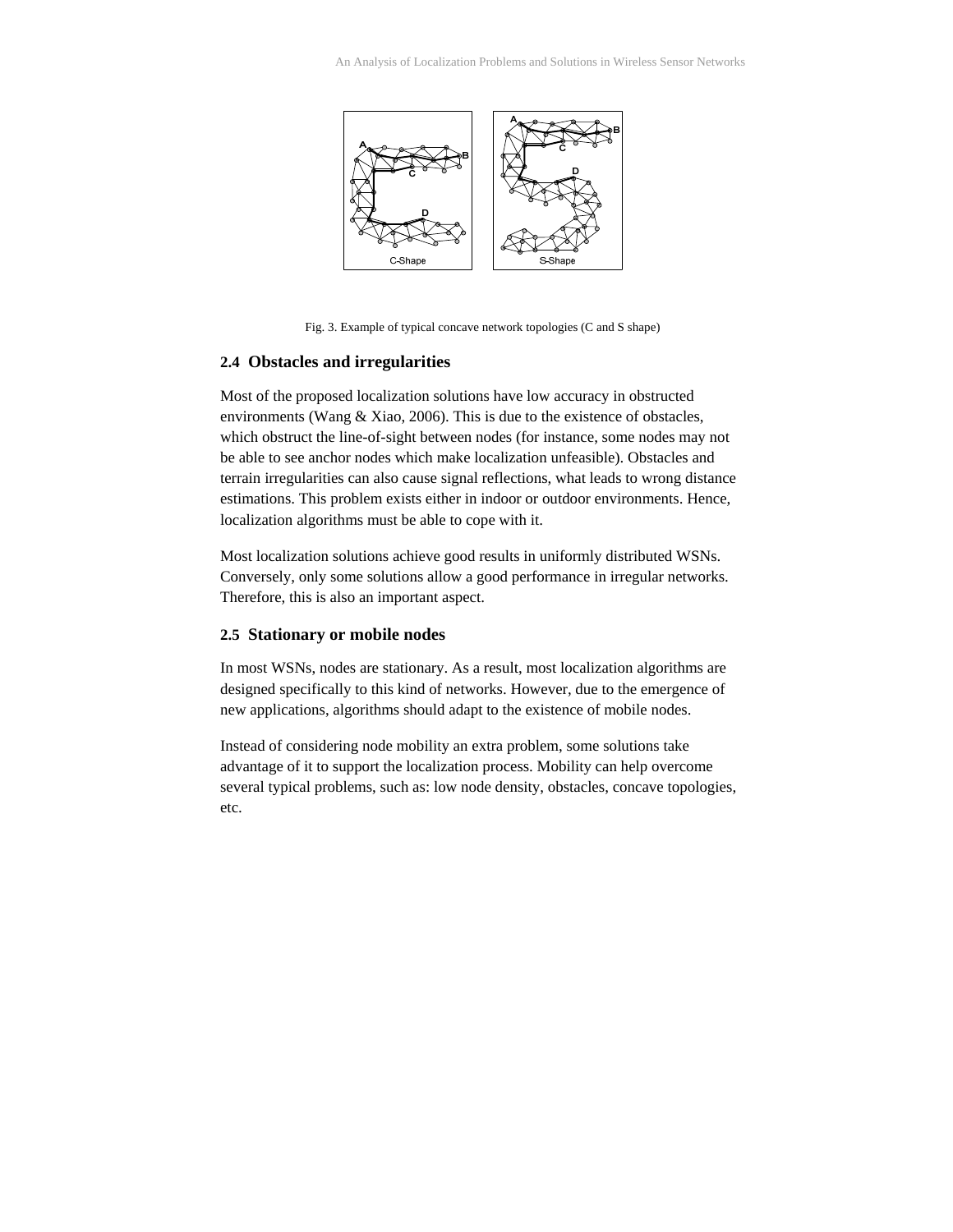### **2.6 Type of signals**

It is really important to know the type of signal that is going to be used by an algorithm, due to its propagation characteristics. Usually, localization algorithms use one type of signal, among three possibilities: radio, acoustic and ultrasounds. However, there are several hybrid solutions and there is also the possibility of using light to measure the distance between two nodes (Broxton et al., 2005).

Most solutions use radio signals (radio frequency). Yet, these signals are deeply affected by the environment due, either to the presence of obstacles or to the multipath phenomenon. Also, the heterogeneity of the channel, which depends on the propagation direction, cannot be ignored. Typically, atmospheric conditions, like temperature, cause little impact on the signal. However, rain can affect the signal. Particularly, radio-based solutions that make use of the received signal strength to measure distance between nodes lead to low accurate and low reliable results.

Another way to measure distance between nodes is to use ultrasounds. Assuring that there is line-of-sight between nodes, measured distances are very close to the real ones. However, it is only possible to generalize the use of ultrasounds in WSNs overcoming two challenges (Wang, Ding, and Xiao, 2006). The first challenge concerns with the short transmission range of ultrasounds, due to energy limitations of nodes. The second challenge is associated with the amount and dimension of errors inherent to obstructed environments. Moreover, these solutions require all nodes to be equipped with an ultrasound receiver. Overcoming these challenges, ultrasound-based approaches can be more reliable and accurate than radio-based approaches (Wang et al., 2006).

The solutions based in acoustic signals (Bergamo, Asgari, Wang, Maniezzo, Yip, Hudson, Yao, and Estrin, 2004; Kwon, Mechitov, Sundresh, Kim, and Agha, 2005) have some advantages. Nodes only need to have a speaker and a microphone to measure inter-node distances. As most nodes already have both, it is a cheap solution. Furthermore, as sound propagation is simple (isotropic) and has predictable signal attenuation in an open environment, acoustic-based solutions allow for accurate results, particularly in open environments.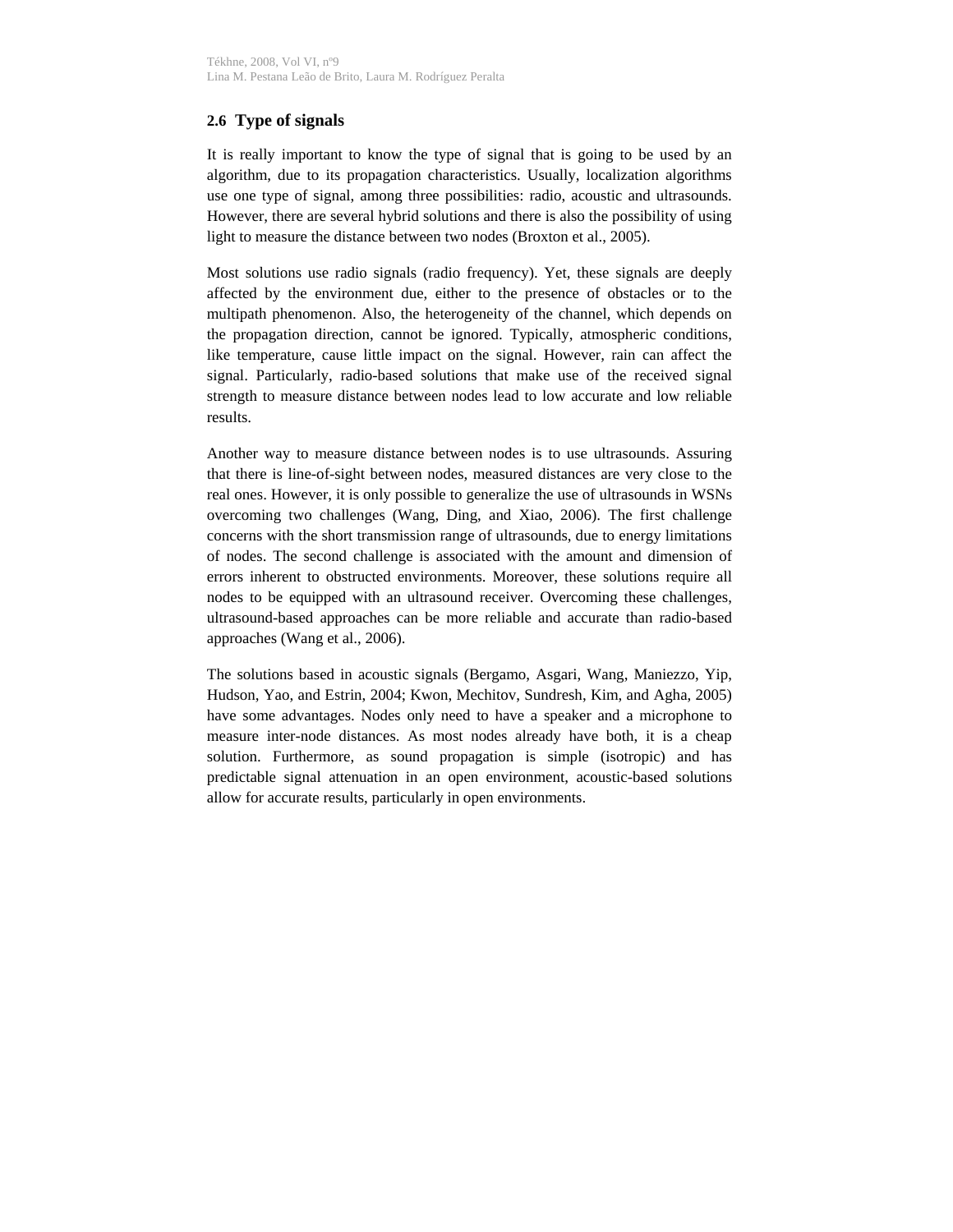There is also the possibility of using light to measure the distance between two nodes (Broxton et al., 2005). Still, it is not a common solution due to light propagation characteristics.

## **3. Types of Localization Algorithms**

The work that has been done on sensor localization algorithms can be classified in two main categories: the range-based approaches and the range-free approaches. These approaches differ from each other essentially in the way distance information is obtained (Hsieh & Wang, 2006).

Range-based approaches are based in distance or angle measurements, requiring the installation of specific and expensive hardware (for e.g., directive antennas). Rangefree approaches only consider connectivity information between adjacent nodes. They use special protocols to eliminate the need for radio signal measurements. Consequently, they require no extra hardware.

However, there are also hybrid solutions, which combine the advantages of rangebased approaches with the advantages of range-free approaches (Wang & Xiao, 2006). Moreover, there are either range-based or range-free approaches combined with the use of anchor nodes, based in MDS (Multidimensional Scaling), centralized or distributed, or mobile-assisted. Yet, there are other possible classifications of localization algorithms (Wang et al., 2006; Reghelin & Fröhlich, 2006; Wang & Xiao, 2006; Medidi et al., 2006).

The appropriate localization technique heavily depends on the WSN intended application.

#### **3.1 Range-based**

In range-based approaches, distance estimation is usually performed using one of the following techniques (Mao, Fidan, and Anderson, 2007): RSSI, ToA, TDoA or AoA/DoA. Then, distance estimation is used to determine nodes position. Rangebased approaches are also known as one-hop approaches (Hu & Evans, 2004), because nodes have to be at one-hop distance from a minimum of anchor nodes.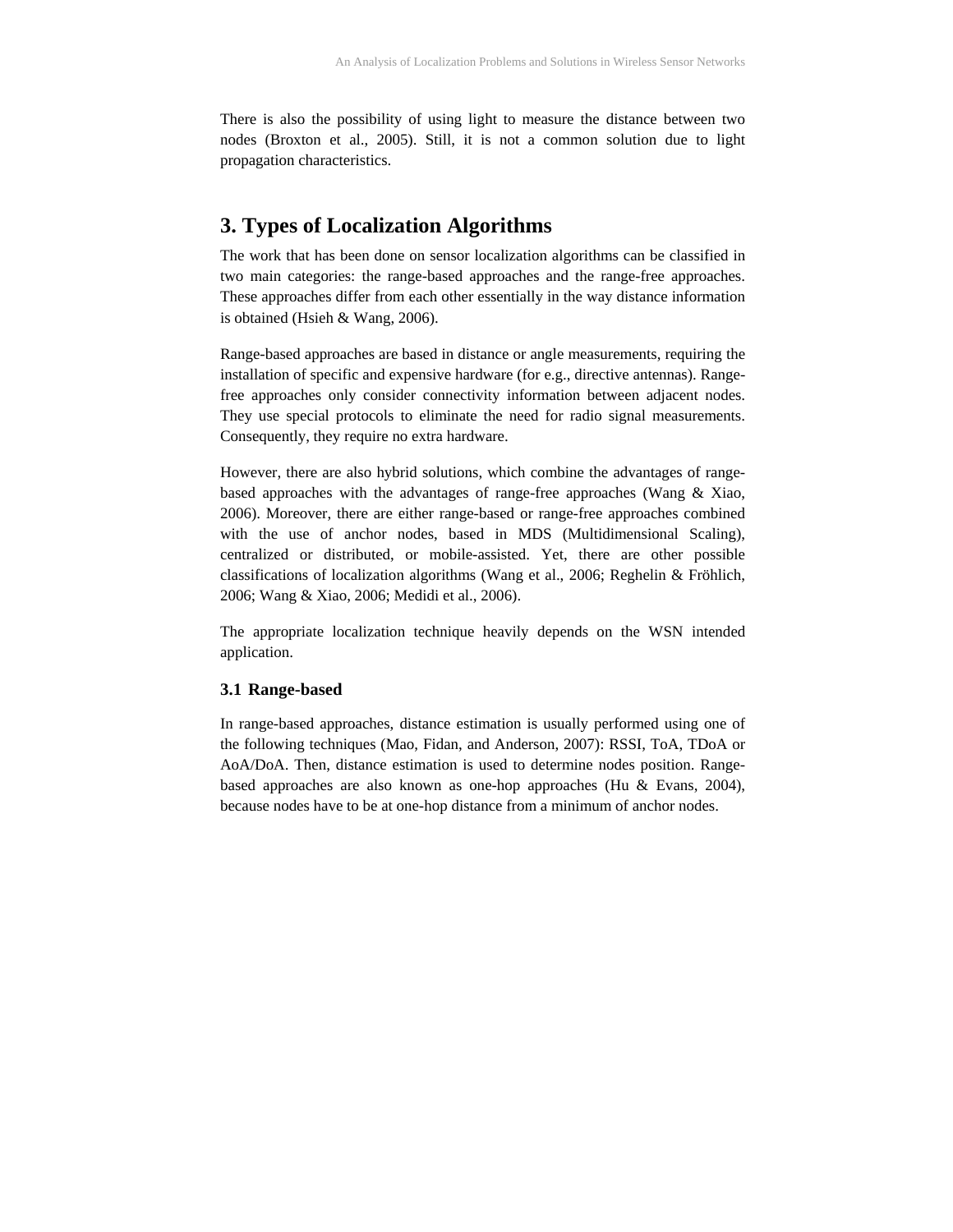The RSSI (Received Signal Strength Indicator) technique is based in the attenuation of the radio signal with the increase of distance (according to  $1/r^2$ , where r is the distance between the sender and the receiver). Thus, the receiver only has to measure signal attenuation to estimate the distance to the sender. This technique is suitable to outdoor environments. However, it is not simple to predict radio signal behaviour indoors.

ToA (Time of Arrival) and TDoA (Time-Difference of Arrival) techniques measure the distance between nodes using signal propagation time. Using the ToA technique, nodes transmit a signal to their neighbours at a predefined speed and wait for answers. Their neighbours, in turn, send a signal back to them. Inter-node distance is computed by measuring the difference between sending and receiving times (round trip approach) (Mao et al., 2007). There is a one-way approach to determine ToA, but it is less used because it requires an accurate synchronization between the sender and receiver clocks. Synchronization adds cost and complexity to the WSN (Hu & Evans, 2004).

In TDoA method, inter-node distance measurements require that nodes transmite two different signals, which travel at different speeds, to their neighbours. Usually, distance is calculated based on the difference in propagation times of radio and acoustic signals originated at the same point (these signals propagate at well known but distinct speeds) (Kwon et al., 2005). Sender and receiver synchronize their clocks. Then, the sender broadcasts a radio message followed by an acoustic signal (chirp). Each node that detects the chirp, computes the difference between both signals arrival times and, consequently, the distance.

AoA (Angle of Arrival) measurement techniques, also known as DoA (Direction of Arrival), can be divided into two subclasses. Those techniques making use of the receiver antenna's amplitude and those making use of the receiver antenna's phase response (Hu & Evans, 2004). The accuracy of AoA measurements is limited by the directivity of the antenna, by the shadowing effect and by multipath reflections.

Typically, algorithms based on AoA and propagation time (ToA and TDoA) measurements can achieve better accuracy than algorithms based on RSSI measurements, because the amplitude of the radio signal is affected by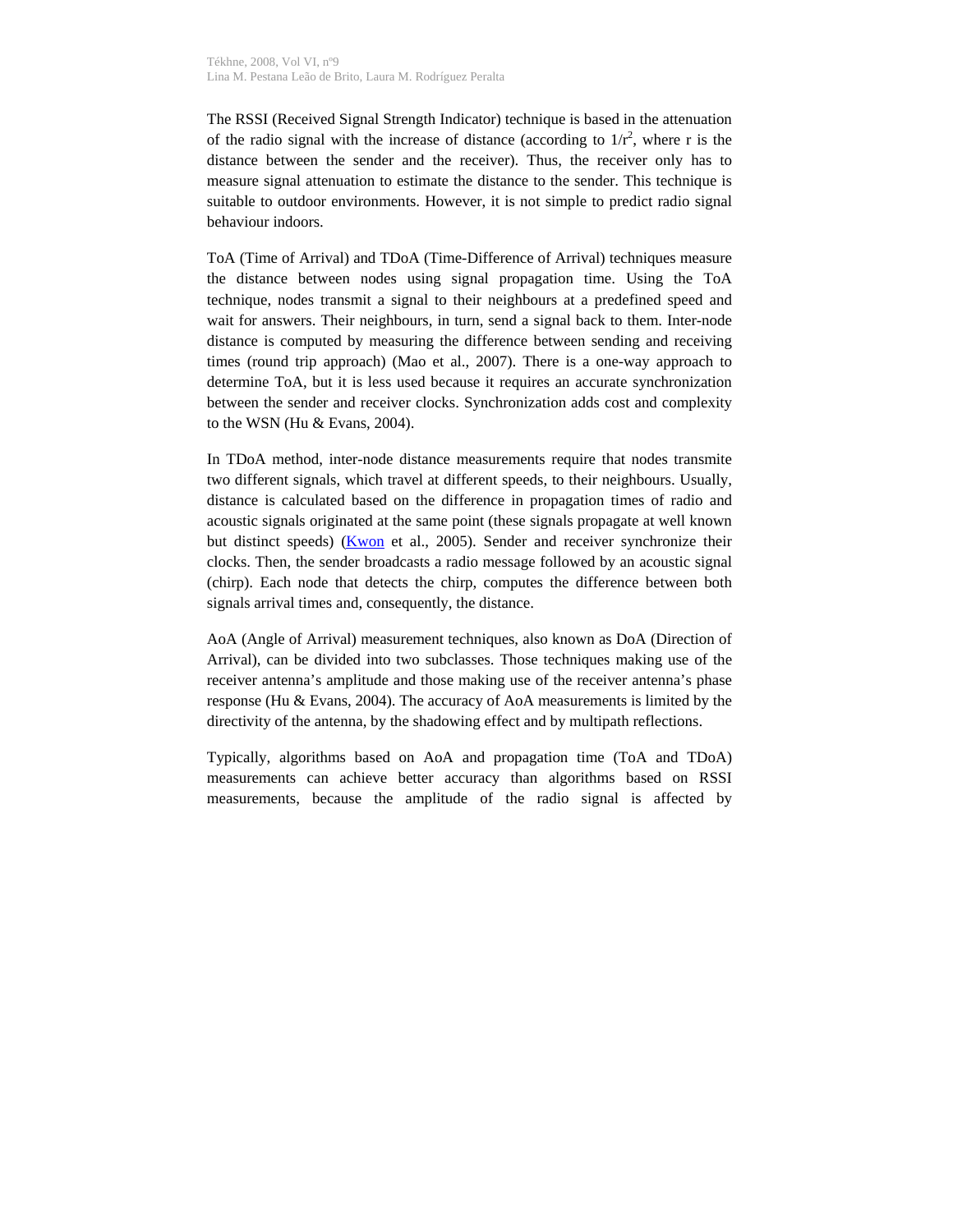environmental factors (Broxton et al., 2005). However, this accuracy is achieved at the expense of higher cost equipment.

Most range-based algorithms are not suitable to low density networks. In this case, there will be connectivity failures due to higher distance between nodes, not permitting the computation of distance measurements (Wu, Sheng, and Zhang, 2007).

#### **3.2 Range-free**

This category of algorithms is based in connectivity information, i.e., "who is within the communication range of whom", to estimate the location of nodes (Mao et al., 2007). The connectivity can be tested by measuring the amount of received packets. The principle of these algorithms is: if two nodes can communicate, then the distance between them is, with great probability, less than their maximum transmission range.

These techniques do not require extra hardware, because they do not rely in any distance measurements. The main advantages of range-free approaches are its simplicity and low cost. They are suitable to applications where location accuracy is less critical. However, the localization error is highly dependent on the density of nodes, on the number of anchor nodes and on the network topology (Wang & Xiao, 2006; Mao et al., 2007).

Range-free approaches can be hop-based, where inter-node distance is estimated through the number of hops between the nodes, considering the shortest path (Hsieh & Wang, 2006; Vicaire & Stankovic, 2004). So, they are also known as multihop approaches (Hu & Evans, 2004). Other group of solutions is based in the Euclidean distance, which is computed also considering the shortest path between two nodes (Wu et al., 2007; Medidi et al., 2006).

#### **3.3 Use of anchor nodes and recursive solutions**

Both range-based and range-free approaches may use some nodes with known location to support localization (Mao et al., 2007). These nodes are called anchor nodes (also referred to as beacon nodes or seeds) and are, typically, less resource limited than the remaining nodes of the WSN. In general, the remaining nodes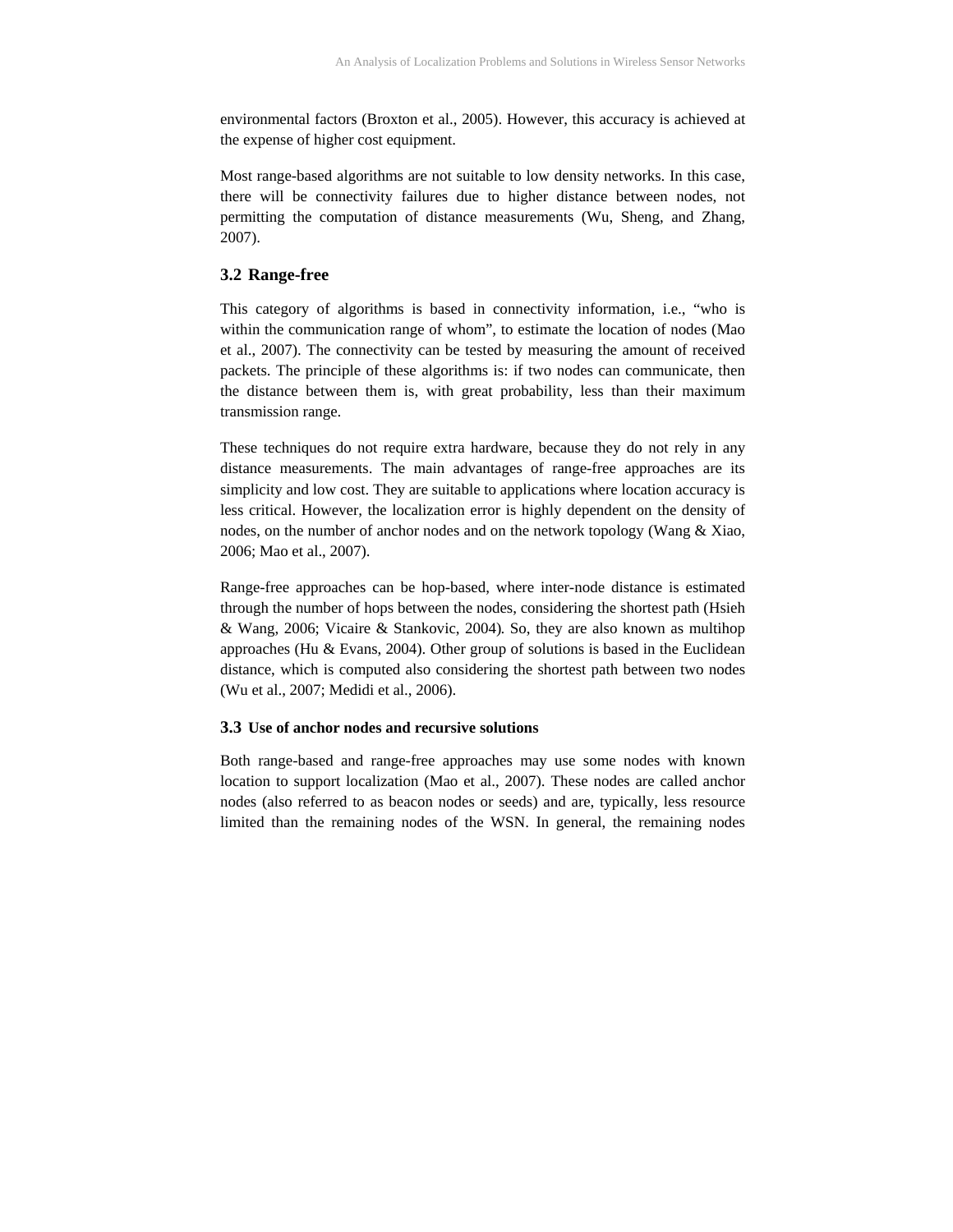estimate their distance to anchor nodes and, then, perform some calculation (multilateration, triangulation, etc.) to compute their own position. It is worth mentioning that the main difference between these types of algorithms is the way that distances to anchor nodes are estimated.

Anchor locations can be configured manually during deployment phase or obtained by GPS (Global Positioning System). On one hand, it is not feasible to manually configure the position of all nodes due to the WSNs characteristics (high number of nodes, nodes thrown to the deployment area by a plane, etc.). On the other hand, the installation of a GPS receiver in each node is an expensive solution and with not enough accuracy (6 to 7 m). Also, in general, they cannot be used indoors, because of insufficient GPS coverage (Kwon et al., 2005). So, some of the algorithms that use anchor nodes are not appropriated to indoor environments, leading to the need of finding more proper solutions.

For all these reasons, there are typically few anchor nodes in a WSN. Most algorithms require a minimal number of anchor nodes, in an initial phase. Still, some algorithms can achieve good results not requiring prior knowledge of any anchor node position (Broxton et al., 2005; Wu et al., 2007). This is a clear advantage for all the reasons mentioned before.

To overcome the limitation of having insufficient anchor nodes as neighbours, some solutions include a recursive approach (Wang et al., 2006; Reghelin & Fröhlich, 2006; Ji & Zha, 2004; Wang & Xiao, 2006; Vicaire & Stankovic, 2004; Zhou et al., 2006; Taylor, 2005; Hu & Evans, 2004). These solutions repeatedly apply the basic algorithm by converting ordinary nodes to anchor nodes, after their positions are determined. This makes it possible for nodes faraway from starting anchors to locate themselves with the aid of converted anchors.

One problem of recursive approaches is that the localization error may accumulate, distorting the final result. However, in most solutions, nodes only become anchors if their position is computed with a certain confidence level (with high accuracy). This way, these approaches assure an error minimization, because only certain nodes can become anchors.

#### **3.4 MDS-based solutions**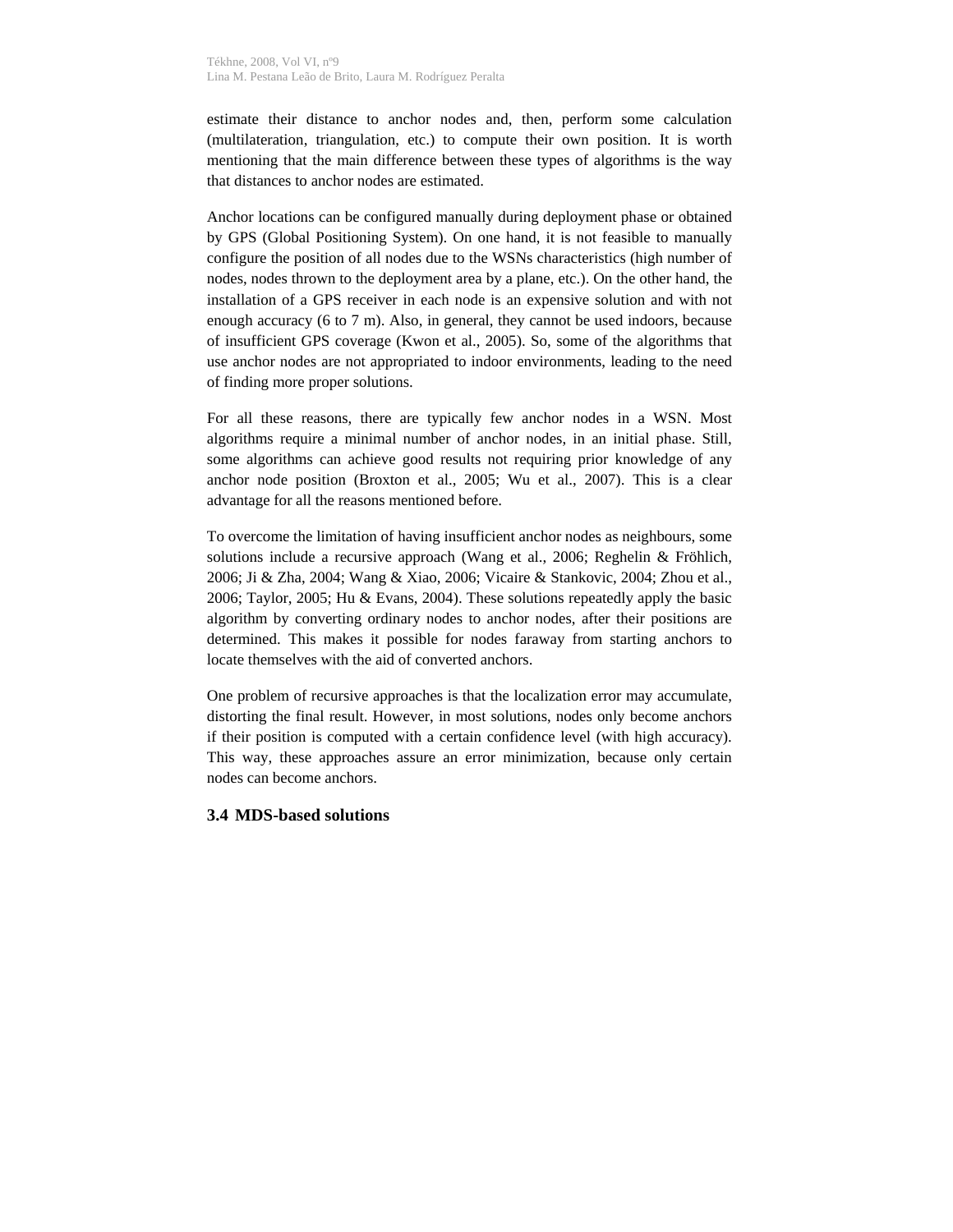Some algorithms (Ji & Zha, 2004; Wu et al., 2007; Medidi et al., 2006; Kwon et al., 2005), either range-based or range-free, are based in one of several MDS (Multidimensional Scaling) classes. MDS is a set of data analysis techniques that display the structure of distance data as a geometrical picture (Wu et al., 2007). Comparing to other solutions, MDS can achieve very accurate localization results (except for sparse networks), but at the expense of higher computational costs.

In general, each node applies MDS to compute a local map, including only neighbours' relative positions. Local maps are then merged together to form a global map. If enough anchor nodes are available (minimum of 3 for 2-D networks; minimum of 4 for 3-D networks), absolute positions can be computed, transforming the global map in an absolute map.

#### **3.5 Centralized vs. distributed solutions**

In centralized algorithms, data collected by all nodes in the network is sent to a central processing unit. So, the central processor collects all inter-node distance measurements, being responsible to compute the localization map of the entire network.

In distributed algorithms, the localization task relies on the nodes themselves (selflocalization). Localization is performed based in inter-node distance measurements and in information collected from local neighbours.

Mao et al. (2007) compare centralized and distributed solutions from the perspective of location accuracy, energy consumption, implementational and computational issues. It is possible to conclude that both approaches have pros and cons. Any decision on what approach to apply must consider the WSN application and its accuracy and delay requirements. Other aspects, such as resource consumption, complexity, node density, should also be considered. For instance, considering a small network, a centralized solution can lead to low memory, processing and transmission costs. However, in high dimension networks, distributed solutions are, usually, more appropriated (Taylor, 2005).

#### **3.6 Mobile-assisted localization**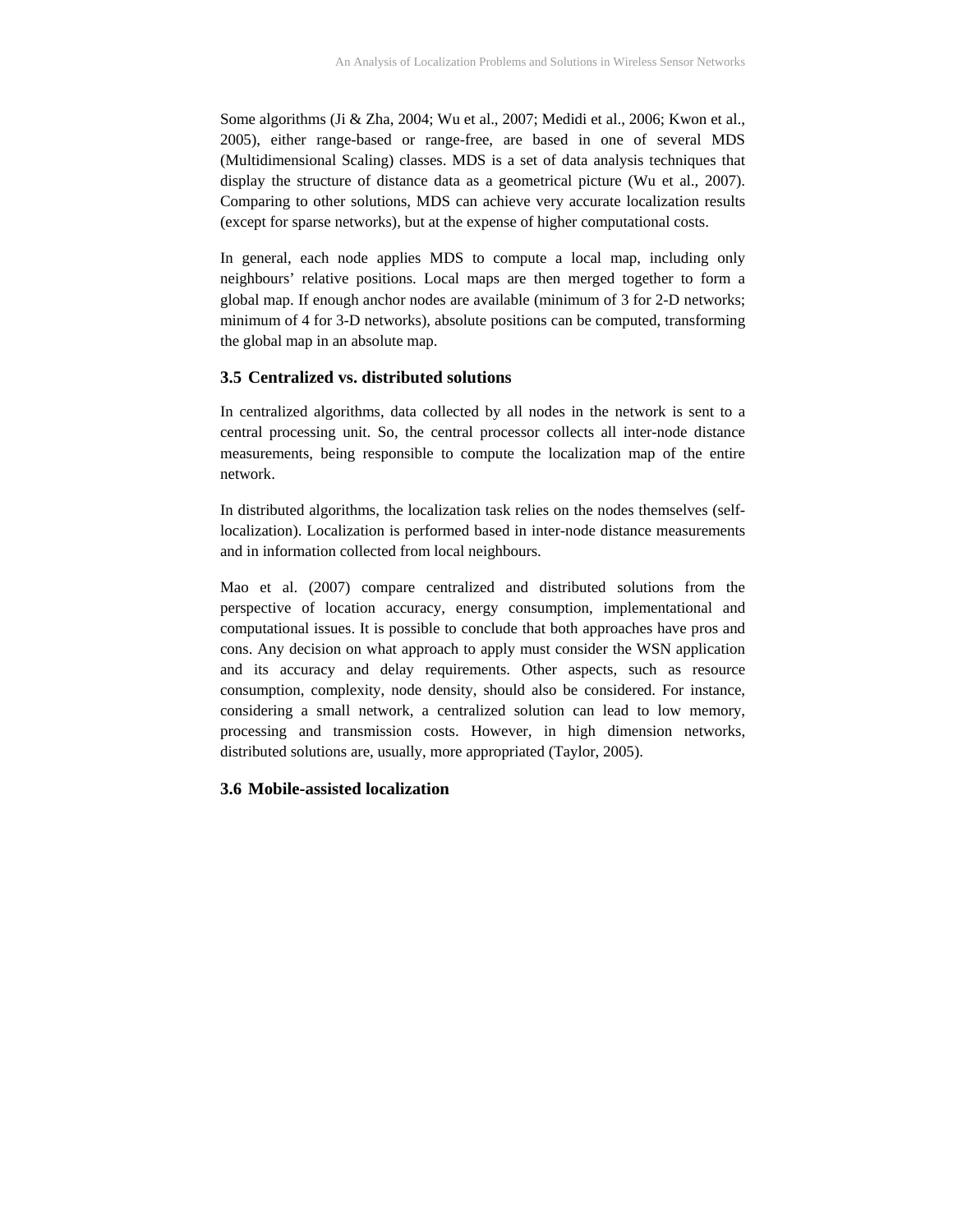Node mobility can bring several advantages to WSNs. Mobile nodes can dynamically reposition themselves in order to satisfy certain requirements on monitor coverage, network connectivity or fault tolerance (Wu et al., 2007).

In mobile-assisted localization, nodes move with the help of robotic platforms. It is possible to control the movement of nodes in order to achieve better localization results. This group of solutions is suitable to obstructed environments, because nodes can move around obstacles. So, there is no need of line-of-sight between nodes and anchors (Wang et al., 2006; Wu et al., 2007; Hu & Evans, 2004).

Mobility can also be used in sparse networks to get more information about the network (mobility of nodes allows to temporarily increase the density of the network through virtual nodes) and, thus improve localization accuracy (Wu et al., 2007; Zhang, Huang, and Liu, 2006).

Ramanathan et al. (2002) use mobility of anchors to improve localization coverage. In this case, anchors can communicate with neighbours to know which nodes have not been localized yet. Accordingly, the mobile anchor decides the direction of its own movement.

Some solutions (Ramanathan et al., 2002; Zhou et al., 2006; Taylor, 2005; Hu & Evans, 2004; Marinakis & Dudek, 2006) incorporate probabilistic models of node movement, which improves localization by allowing the estimation of the current position of mobile nodes.

#### **3.7 Cluster-based solutions**

Some algorithms adopt hierarchical solutions to perform localization, usually through the creation of clusters (Sheng & Hu, 2003; Ramanathan et al., 2002; Ranjan, Kumar, Rammurthy, and Srinivas, 2005; Medidi et al., 2006). In general, the network is divided into two types of nodes, as shown in Fig. 4: cluster heads, which account for a small portion of the nodes in the whole network, and the remaining nodes, the majority. The use of clustering is motivated by the need for scalability and efficiency.

For example, Medidi et al. (2006) apply complex but accurate localization algorithms (MDS) to estimate the position of cluster heads. The remaining nodes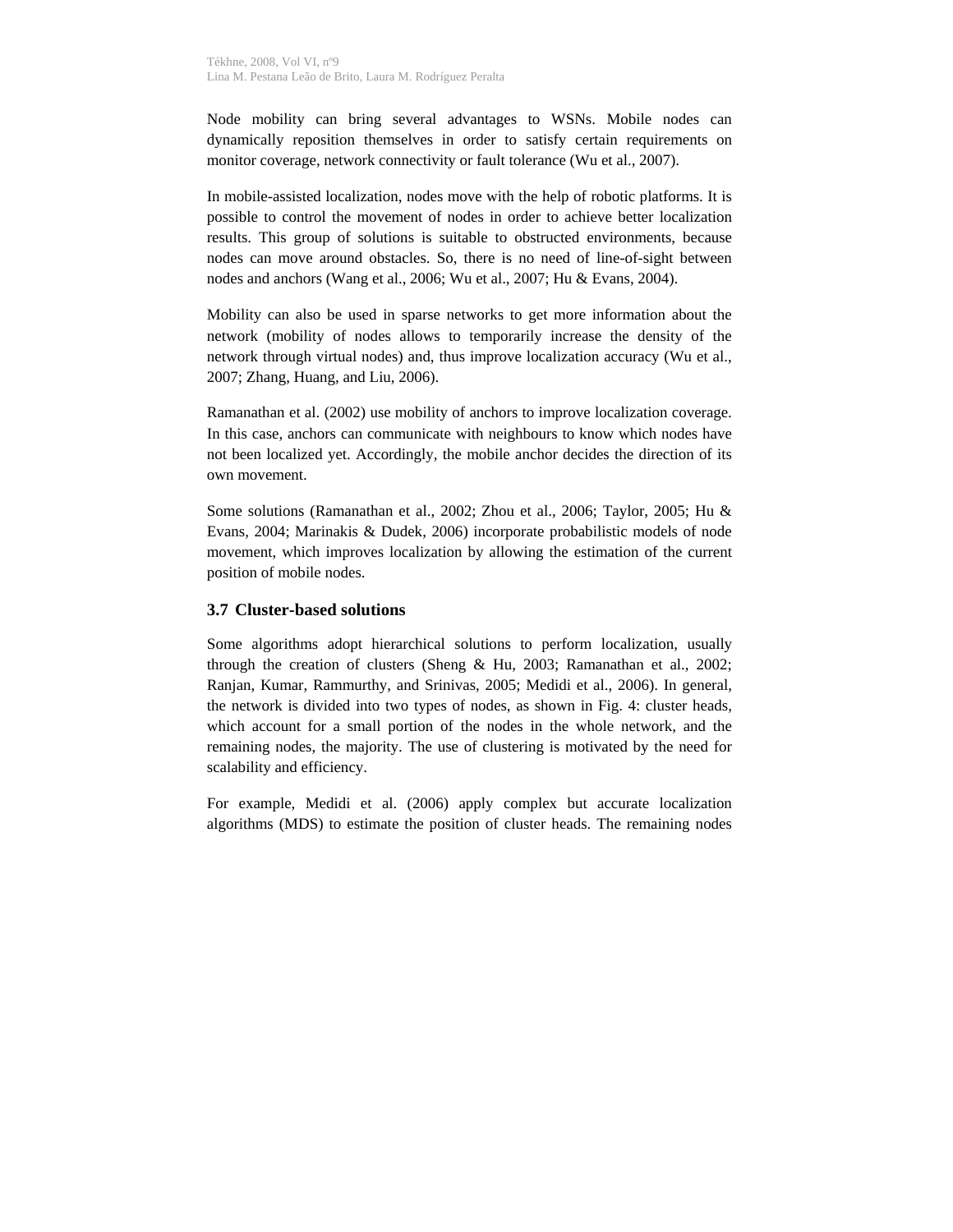can apply a simpler localization process that uses cluster heads as reference nodes. This approach achieved reasonable accuracy, yet with low computational and communication overheads.



Fig. 4. Example of clustering.

## **4. Analysis of Localization Algorithms**

Table I summarizes the main characteristics of some localization solutions, based in the aspects analyzed in sections 2 and 3. Algorithms Hu and Servetto (2005), Huang and Tseng (2005), Sheng and Hu (2003), Ramanathan et al. (2002), Hussain et al. (2004), Ranjan et al. (2005), Mao et al. (2007), Zhang et al. (2006), Marinakis and Dudek (2006) have not been considered in this study, either because they only verify a small amount of these aspects or because they refer to very specific problems (such as: target detection, routing, synchronization, coverage, etc.).

In this section, we illustrate the use of this comparative analysis to identify a more complete algorithm, able to adapt itself to a wider variety of possibilities (any network topology, any node density, any number of nodes, existence of obstacles and terrain irregularities, stationary or mobile nodes, etc.) and, yet, to achieve a good localization accuracy.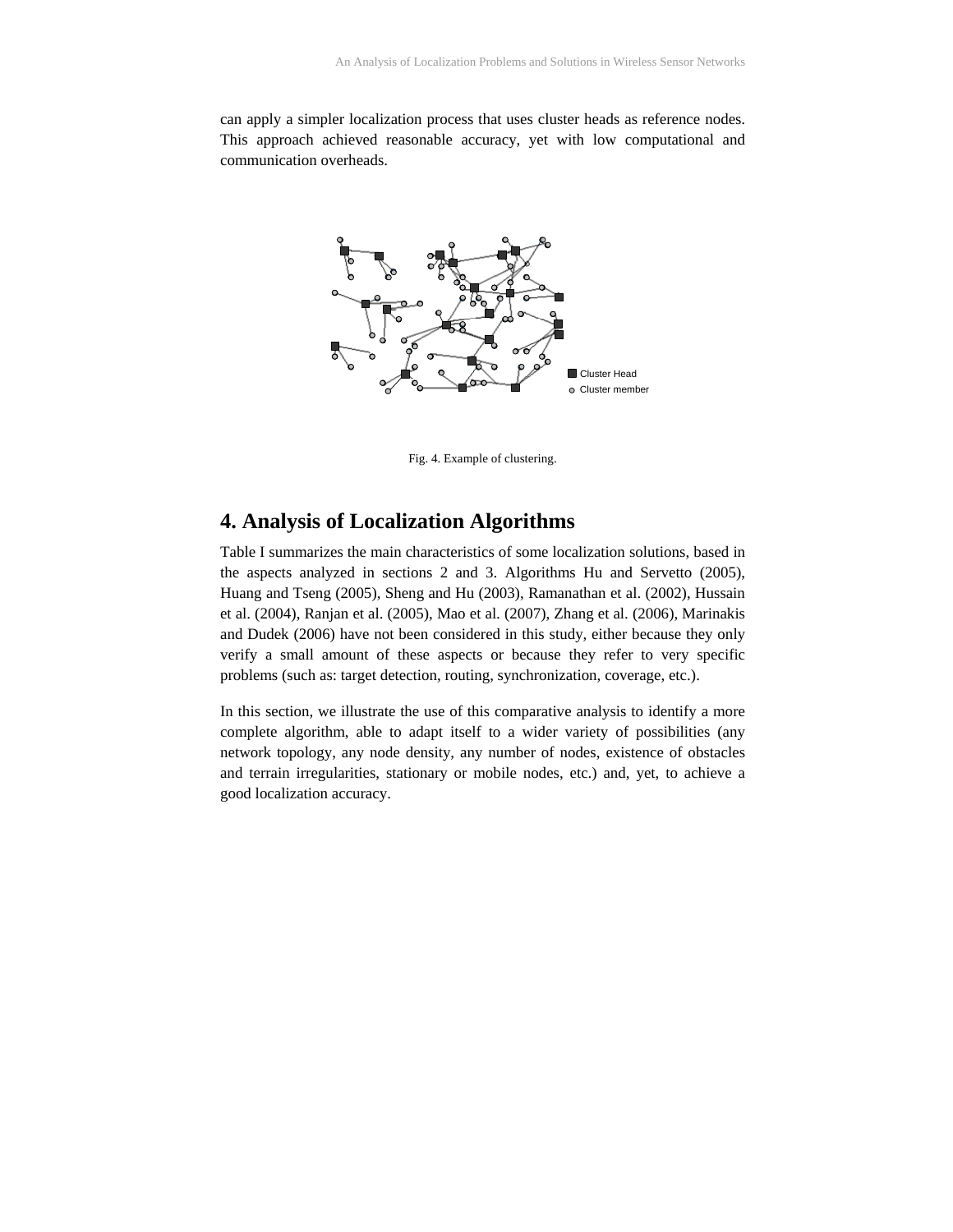However, the importance of this comparative analysis relies in giving other authors the possibility of using this table to identify the localization algorithm which best suits their specific problem.

In our specific case, this comparison will allow us to find a solution for the localization problem to be applied in the context of the Foresmac project (Project INTERREG III B, 05/MAC/2.3/C16). This is an European project (that involves both Madeira and Canary Islands) based on the use of WSNs for forest environmental monitoring.

Regarding the selection of a more complete algorithm, we essentially compare this group of algorithms by considering the key aspects described in section 2, even though Table I also includes other characteristics.

The work related to the algorithms Broxton et al. (2005), AML (Bergamo et al., 2004) and DRL (Hsieh & Wang, 2006) does not make any assumptions of adaptation to network topology, obstacles and terrain irregularities. Thus, they are not considered a complete solution.

SMC algorithm (Hu & Evans, 2004) adapts to different network topologies. However, it is not clear how it behaves in the presence of obstacles and terrain irregularities. On the contrary, the algorithm proposed by Kwon et al. (2005) is not a complete solution for the opposite reasons. Despite being a very scalable solution (hierarchical and hybrid localization approach), the algorithm proposed by Zhou et al. (2006) has also not been chosen, since it is designed to underwater WSNs. CPL (Medidi et al., 2006) can achieve good results due to the cluster creation. However, it does not predict node mobility and, also, its behaviour in sparse networks have not been evaluated.

Ji and Zha (2004), i-Multihop (Wang & Xiao, 2006) and Virtual Ruler (Wang et al., 2006) localization algorithms are able to achieve very good results. They verify the great majority of requirements, except for node mobility. Thus, they haven't been chosen. LaSLAT (Taylor, 2005) has a very good accuracy, but only in non-concave topologies. Also, it just considers the existence of stationary nodes.

Taking into consideration all the key aspects mentioned before, we select MA-MDS-MAP(P) (Wu et al., 2007), HECOPS (Reghelin & Fröhlich, 2006) and ELA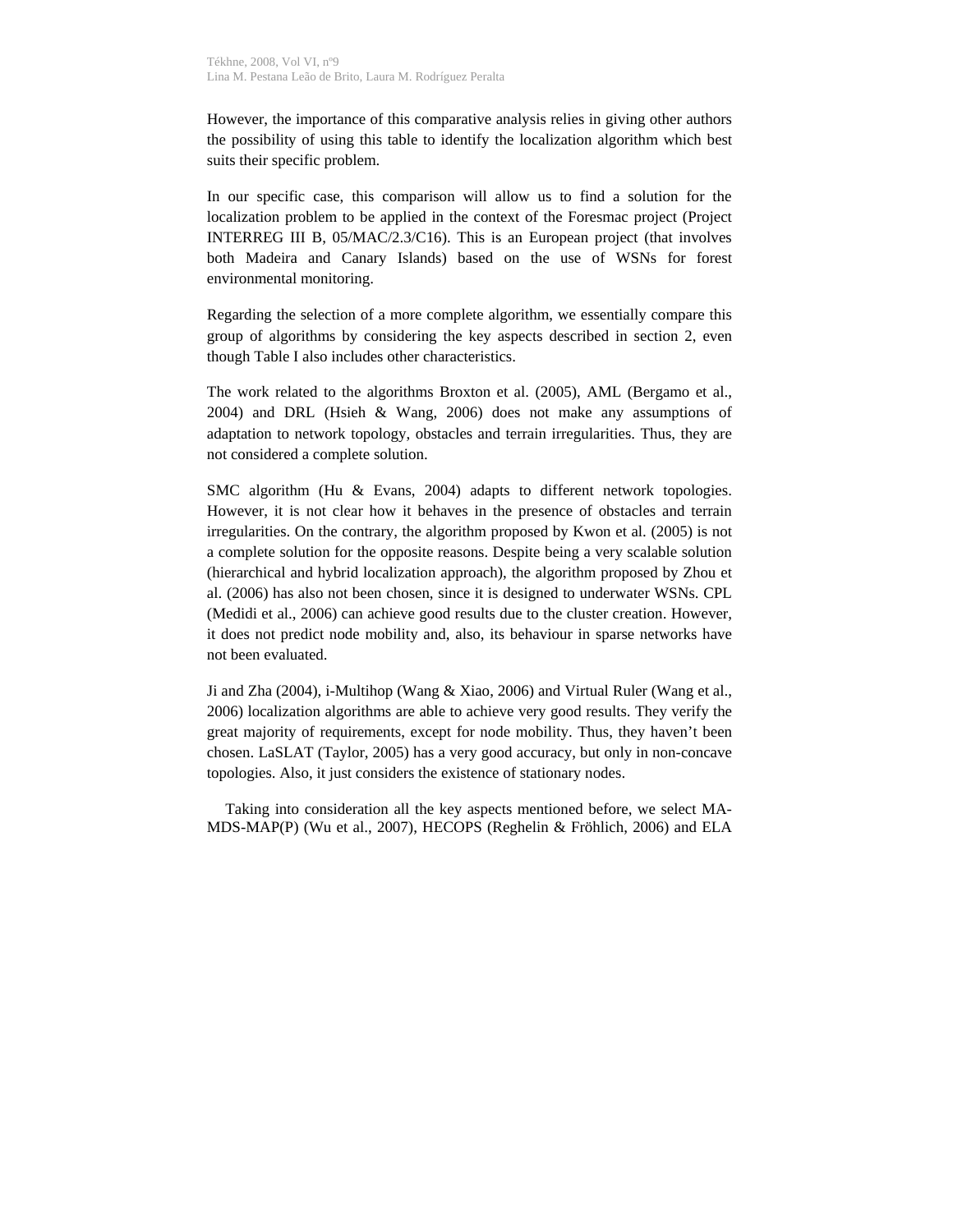(Vicaire & Stankovic, 2004) algorithms. These three localization algorithms have several advantages, because they adapt to a wide variety of circumstances. Furthermore, none of them require equipping sensor nodes with any extra hardware (either range-free or RSSI-based approaches). However, due to the great potentials of mobile-assisted localization and due to not requiring prior knowledge of anchor nodes position, we conclude that the MA-MDS-MAP(P) algorithm is the most complete solution.

|                           | Algorithm<br>Characterist<br>ics                             | די סאנטוניס<br>2005) | a orrested max.<br>al., 2004) | (Kwon et al., 2005) | <b>DIVE (TISKEL OF</b><br>Wang, 2006) | SMC (TH & Evans,<br>2004) | LE L'internet et ar.,<br>2006) | (Ji & Zha, 2004)    | TLININ-COM-VIA<br>(Wu et al., 2007) | ппоста (кездеш<br>& Fröhlich, 2006) | MATTER TO<br>$2005$   | Sup 11 downmars-<br>& Xiao, 2006) | (Wang et al., 2006)              | Stankovic, 2004)<br>ELA (VICale & | al., 2006) |
|---------------------------|--------------------------------------------------------------|----------------------|-------------------------------|---------------------|---------------------------------------|---------------------------|--------------------------------|---------------------|-------------------------------------|-------------------------------------|-----------------------|-----------------------------------|----------------------------------|-----------------------------------|------------|
|                           | Resource<br>consumption                                      |                      | md.                           | md.                 | low                                   | low                       | md.                            |                     | md.                                 | md.                                 | md.                   |                                   |                                  | low                               | md.        |
|                           | Node density                                                 | SA                   |                               |                     | S<br>E                                | √<br>E                    |                                | $\lesssim$          | ₹{                                  | $\mathbb{Q}$<br>E                   | ₹{<br>\$\$            | $\mathbb{Q}$<br>E                 | ◁                                | L IIO SDIIaOa<br>beacons          | md.        |
| Basic Network Assumptions | Number of<br>nodes                                           |                      |                               | low/<br>md.         |                                       | any                       | high                           |                     | any                                 |                                     | any                   |                                   |                                  | any                               | hi<br>gh   |
|                           | Prior<br>knowledge of<br>anchor/beaco<br>n nodes<br>position | $\times$             |                               |                     |                                       |                           | $\times$                       |                     | $\times$                            |                                     | $\times$              |                                   |                                  |                                   |            |
|                           | Node<br>mobility                                             | $\times$             | $\times$                      | $\times$            |                                       |                           | $\times$                       | $\times$            |                                     |                                     | $\times$              | $\times$                          | $\times$                         |                                   |            |
| signals                   | Type of<br>signals                                           | <b>US</b><br>$\odot$ | ◀ッ)                           | <b>))</b>           | $($ ( $q$ ))                          | (9)<br>Δ                  | $\left(\mathbf{p}\right)$<br>Δ | $(\mathbf{p})$<br>₿ | $($ ( $\bullet$ )<br>D              | $($ (p)                             | <b>US</b><br>$(\phi)$ | $($ ( $\bullet$ )                 | <b>US</b><br>$(\mathbf{p})$<br>Λ | $($ (O))                          | ന          |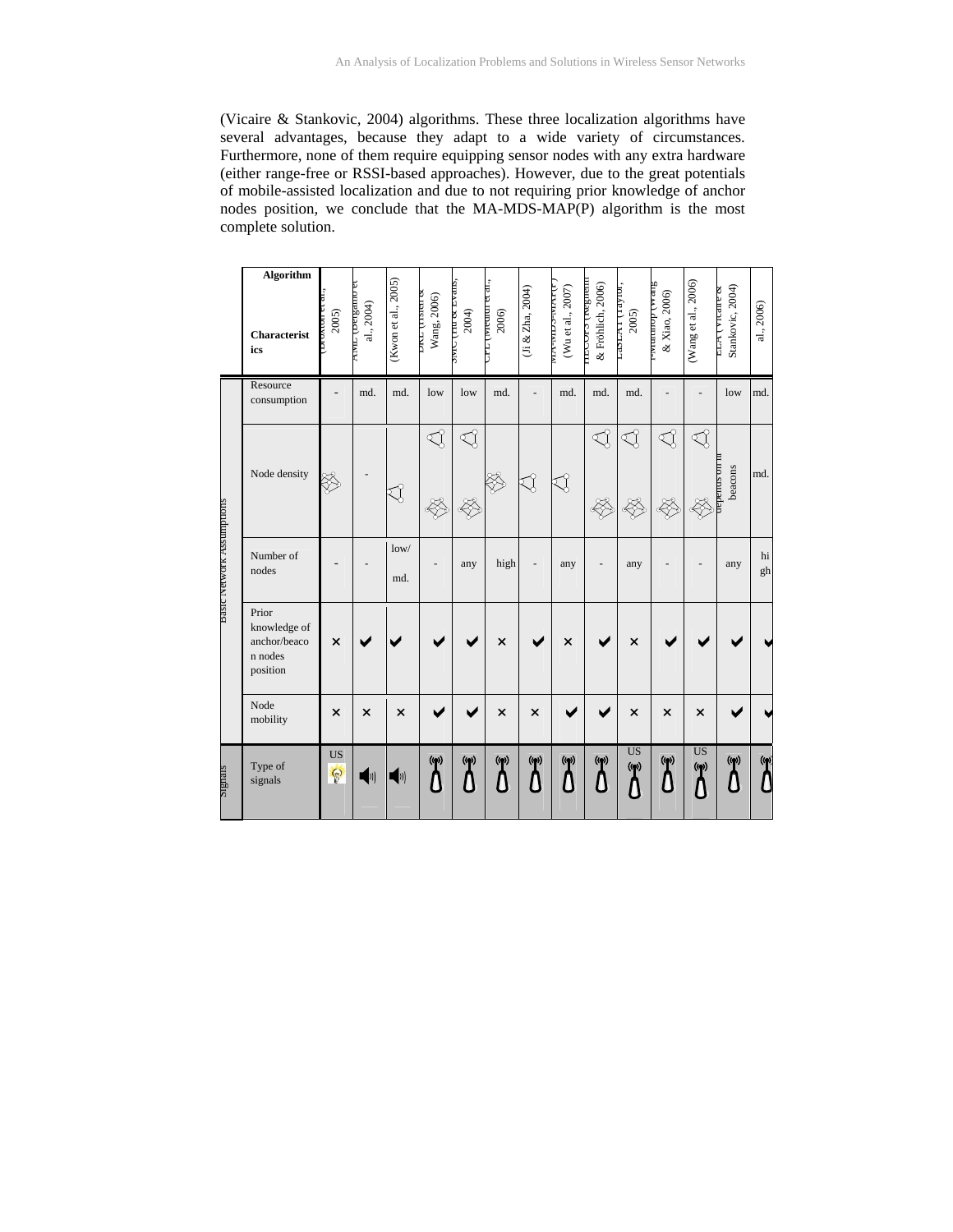Tékhne, 2008, Vol VI, nº9 Lina M. Pestana Leão de Brito, Laura M. Rodríguez Peralta

|                          | <b>Algorithm</b><br>Characterist<br>ics           | 2005)    | amp fact Part<br>al., 2004) | (Kwon et al., 2005)         | <b>DIET (TISIEII OC</b><br>Wang, 2006) | super the control City<br>2004) | CTT (INEGRET ET al.,<br>2006) | (Ji & Zha, 2004)             | <b>TA REPORTANCE</b><br>(Wu et al., 2007) | проста (кезиеш<br>& Fröhlich, 2006) | IOLAR LITTLE<br>2005)                             | Suraa dommara-<br>& Xiao, 2006) | (Wang et al., 2006)       | Stankovic, 2004)<br>ELA VIGHE & | al., 2006)      |
|--------------------------|---------------------------------------------------|----------|-----------------------------|-----------------------------|----------------------------------------|---------------------------------|-------------------------------|------------------------------|-------------------------------------------|-------------------------------------|---------------------------------------------------|---------------------------------|---------------------------|---------------------------------|-----------------|
|                          | Indoor (ind.)/<br>Outdoor<br>(out.)               |          | both                        | out.                        | out.                                   | out.                            | out.                          | out.                         | out.                                      | out.                                | ind.                                              | both                            | ind.                      | out.                            | <b>UW</b>       |
| Localization recnique    | Range-based/<br>Range-free                        | (TDoA)   | (DoA)                       | (TDoA)                      | range-free                             | range-free                      | range-free                    | (any technique)<br>nave-oszm | range-free                                | range-paseu<br>${\rm (RSSI)}$       | ange-based<br>$(\mathbb{TD}\mathrm{o}\mathsf{A})$ | range-based<br>$(RSSI)$         | ange-base<br>(TDoA)       | range-free                      | (any technique) |
|                          | Centralized<br>(cent.)/<br>Distributed<br>(dist.) | dist.    | dist.                       | both                        | dist.                                  | dist.                           | dist.                         | dist.                        | both                                      | dist.                               | both                                              | dist                            | cent                      | dist.                           | dist.           |
|                          | Collaboration                                     | ✔        | ✔                           |                             |                                        |                                 |                               |                              |                                           |                                     | ×                                                 |                                 |                           |                                 |                 |
|                          | Network<br>topology<br>adaptability               |          |                             |                             |                                        |                                 |                               |                              |                                           |                                     | $\overline{\mathsf{x}}$                           |                                 |                           |                                 |                 |
|                          | <b>Obstacles</b><br>and<br>irregularities         |          |                             |                             |                                        |                                 |                               |                              |                                           |                                     |                                                   |                                 |                           |                                 |                 |
| <b>Aunomateur uomnos</b> | Hierarchy<br>(clusters,<br>regions, etc.)         | $\times$ |                             | $\boldsymbol{\mathsf{x}}$   | ×                                      | ×                               | ✔                             | ×                            | $\times$                                  | $\times$                            | $\times$                                          | ×                               | $\boldsymbol{\mathsf{x}}$ | $\times$                        |                 |
|                          | Mobile-<br>assisted<br>localization               | $\times$ | $\times$                    | ×                           | $\times$                               |                                 | $\times$                      | $\overline{\mathsf{x}}$      |                                           | $\times$                            | ✔                                                 | $\times$                        |                           | $\times$                        | $\times$        |
|                          | Location<br>coordinates                           | ┓        | ┐                           | $\mathcal{L}_{\mathcal{A}}$ | □                                      | ā                               | ┐                             | $\bar{\exists}$              | $\overline{\overline{\Pi}}$               | $\Box$                              | $\overline{\Box}$                                 | ┓                               | П                         | ā                               | б               |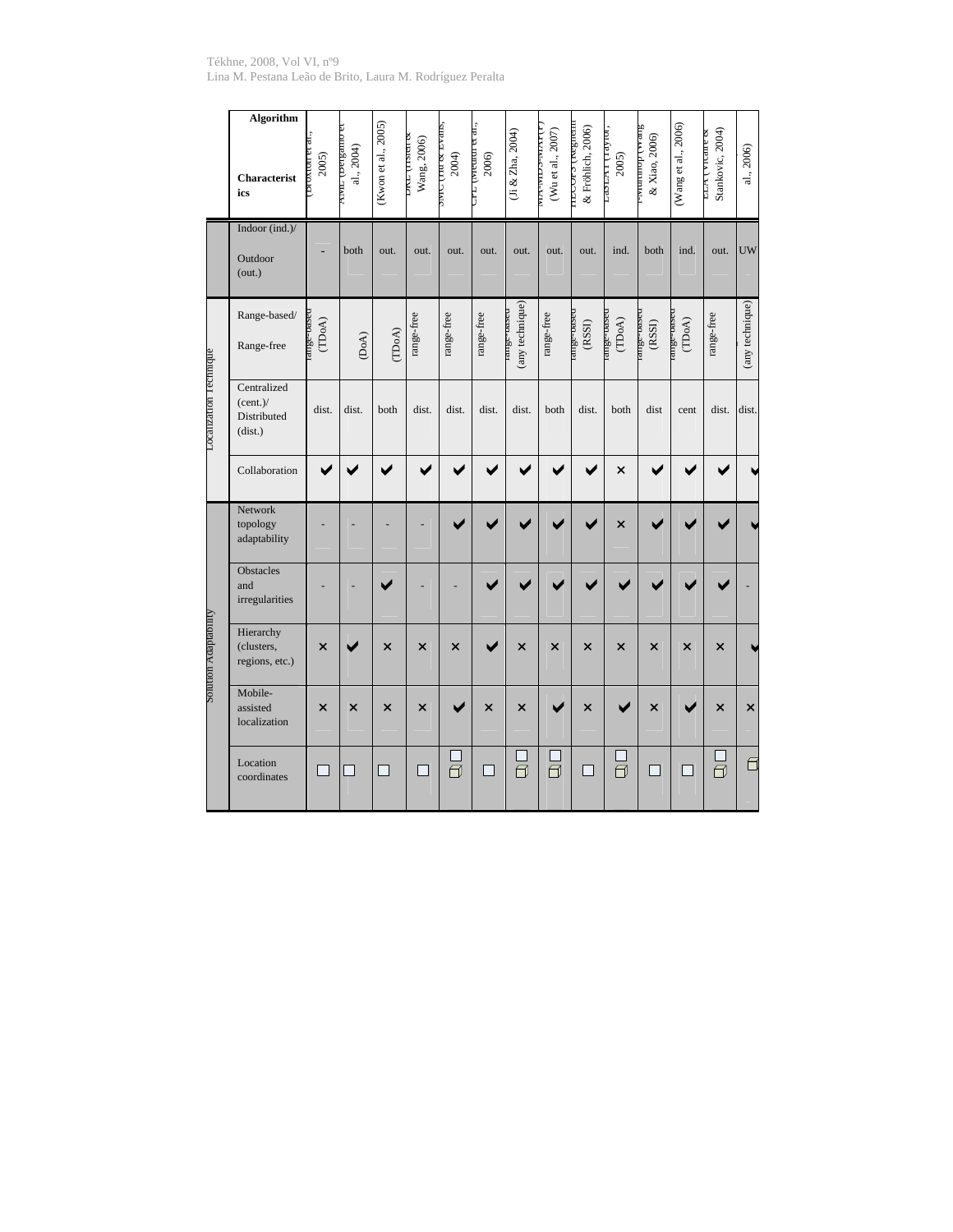|              | Algorithm<br><b>Characterist</b><br>ics | 2005)<br>E | யாஜ்மா<br>2004)<br>ನ | 2005)<br>ಸ<br>$\ddot{\circ}$<br>(Kwon | Þ<br>2006)<br><b>TELESTER</b><br>Wang,<br>E | vans<br>2004)<br>e<br>E | <b>Livicorum</b><br>2006) | 2004)<br>Zha,<br>ಷ<br>這 | 2007)<br><b>TAIN-COIN-AIN</b><br>et al.,<br>$\overline{\xi}$ | marfax<br>2006)<br>Fröhlich<br>₿<br>ళ | ay tor<br>2005)<br>Þ<br>ā | Arrang<br>2006)<br>dommara<br>& Xiao, | 2006)<br>ಡ<br>ب<br>ه<br>Wang | 2004)<br>у теане ос<br>Stankovic,<br>FLIT | 2006)<br>$\bullet$<br>٠<br>ನ |
|--------------|-----------------------------------------|------------|----------------------|---------------------------------------|---------------------------------------------|-------------------------|---------------------------|-------------------------|--------------------------------------------------------------|---------------------------------------|---------------------------|---------------------------------------|------------------------------|-------------------------------------------|------------------------------|
|              | Recursive/<br>Iterative                 | ×          | $\times$             | $\times$                              | $\times$                                    |                         | ×                         |                         | $\times$                                                     |                                       |                           |                                       |                              |                                           |                              |
| Ennancements | Error<br>Treatment                      |            |                      |                                       | ×                                           |                         |                           |                         |                                                              |                                       |                           |                                       |                              | $\times$                                  | $\times$                     |

# *Legend:*

| - : not available                         | md.: medium    | US: Ultrasound                       | sparse<br>network |
|-------------------------------------------|----------------|--------------------------------------|-------------------|
| ශං<br>$\mathbf{\Omega}$ : Radio frequency | P<br>$:$ light | $\langle \cdot \rangle$ : Acoustical | dense<br>network  |
| __ : 2D                                   | $\Box$ : 3D    | UW: Underwater                       |                   |

Regarding the specific case of the Foresmac project, the localization solution must be suitable to the TMote-sky (Moteiv) motes and to forest environmental monitoring, which encompasses different requirements, more precisely:

- It should be appropriated to outdoor environments, because the project aims the forest monitoring;
- It has adapt to different network topologies;
- It has adapt to the existence of obstacles and terrain irregularities;
- It should not require any extra hardware (range-free or range-based: RSSI), for economical and practical reasons;
- Sensor nodes are stationary;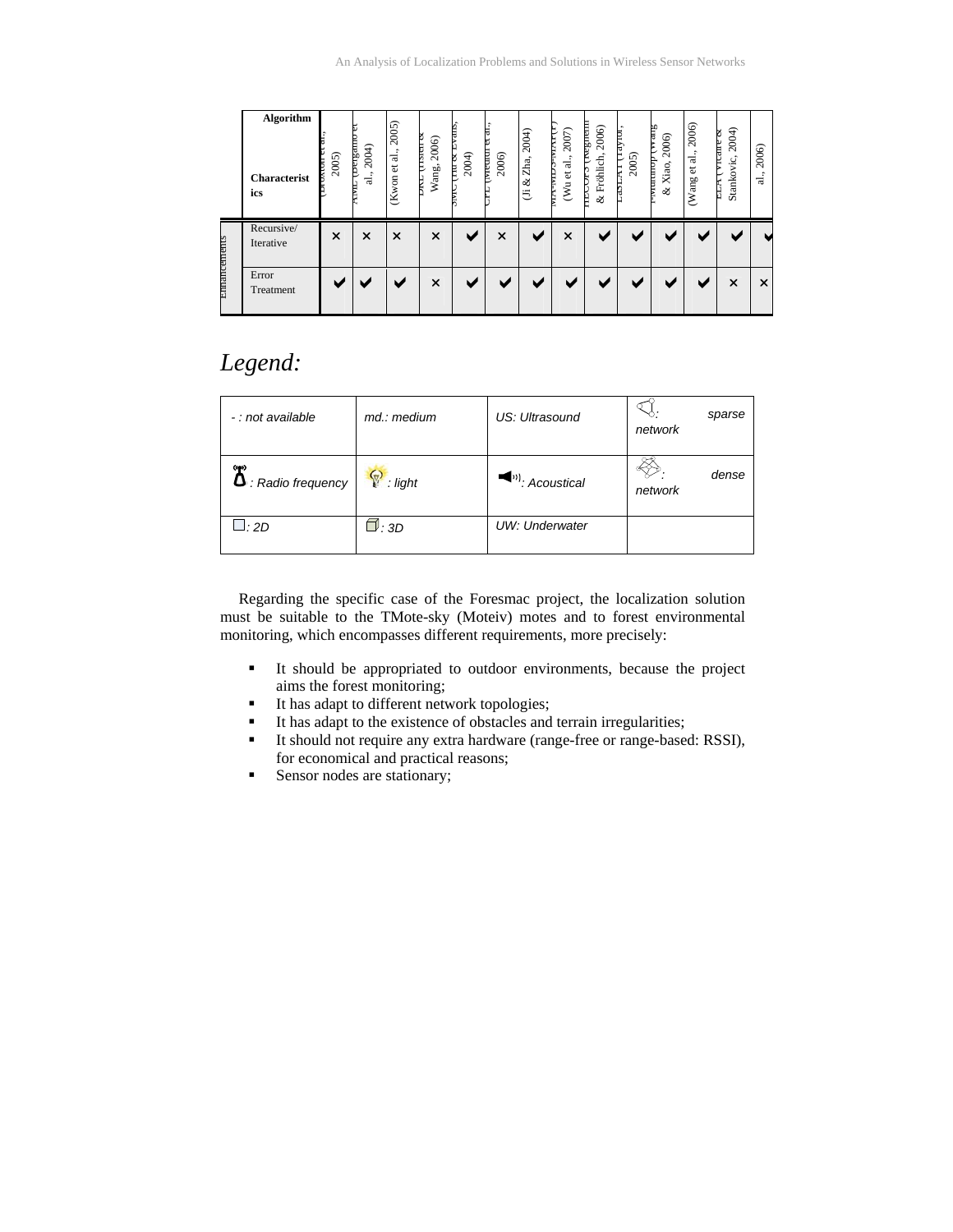And last but not least, it is critical to obtain 3D location coordinates, due to the terrain characteristics (rough ground) of both archipelags (Madeira and Canary islands).

By means of the same methodology used to select the most complete algorithm (analyzing Table I), we conclude that algorithms Ji and Zha (2004) and ELA (Vicaire & Stankovic, 2004) are the localization algorithms most suitable to this particular case of forest environmental monitoring. These are the only algorithms that verify all the requirements just mentioned.

## **5. Awareness Tool based on the WSNSCW Model**

Awareness describes the knowledge acquired by a member of a collaborative session about the activities of the other members of this session. According to Gutwin and Greenberg (2002), the term "awareness" is used as a label designating various, more or less specified, practices through which cooperating actors, while engaged in their respective individual activities and dealing with their own local urgencies and troubles, manage to pick up what their colleagues are doing (or not doing) and to adjust their own activities.

As we mentioned before, opposing to traditional networks, WSNs are only useful if sensor nodes are aware of the environment surrounding them. This means that the great potential of WSNs lies in its ability to correlate collected data in time and in space (Broxton et al., 2005; Hu & Servetto, 2005). Besides, it is important that nodes are aware of the existence of other nodes and other entities (for e.g., sink nodes, anchor nodes, cluster heads, etc.), what are the relationships established between them, and what are their properties and their activities. These are some of the reasons why we are developing a web-based awareness tool for WSNs visualization.

This awareness tool will show all the entities of the WSN, their relationships and their properties. One of the most important properties of this awareness tool is the 3D representation of the network. This is very important so the user can have a more realistic view of the network, becoming more aware of the environment surrounding him (different types of terrains, different types of rooms, which obstacles might interfere with the collaboration established between nodes, etc.).

This awareness tool will allow for the visualization of different granularities: fine-grain (sensor nodes), middle-grain (clusters) and coarser (sessions) modelling levels. Also, it will allow for an interactive navigation in the map of the network.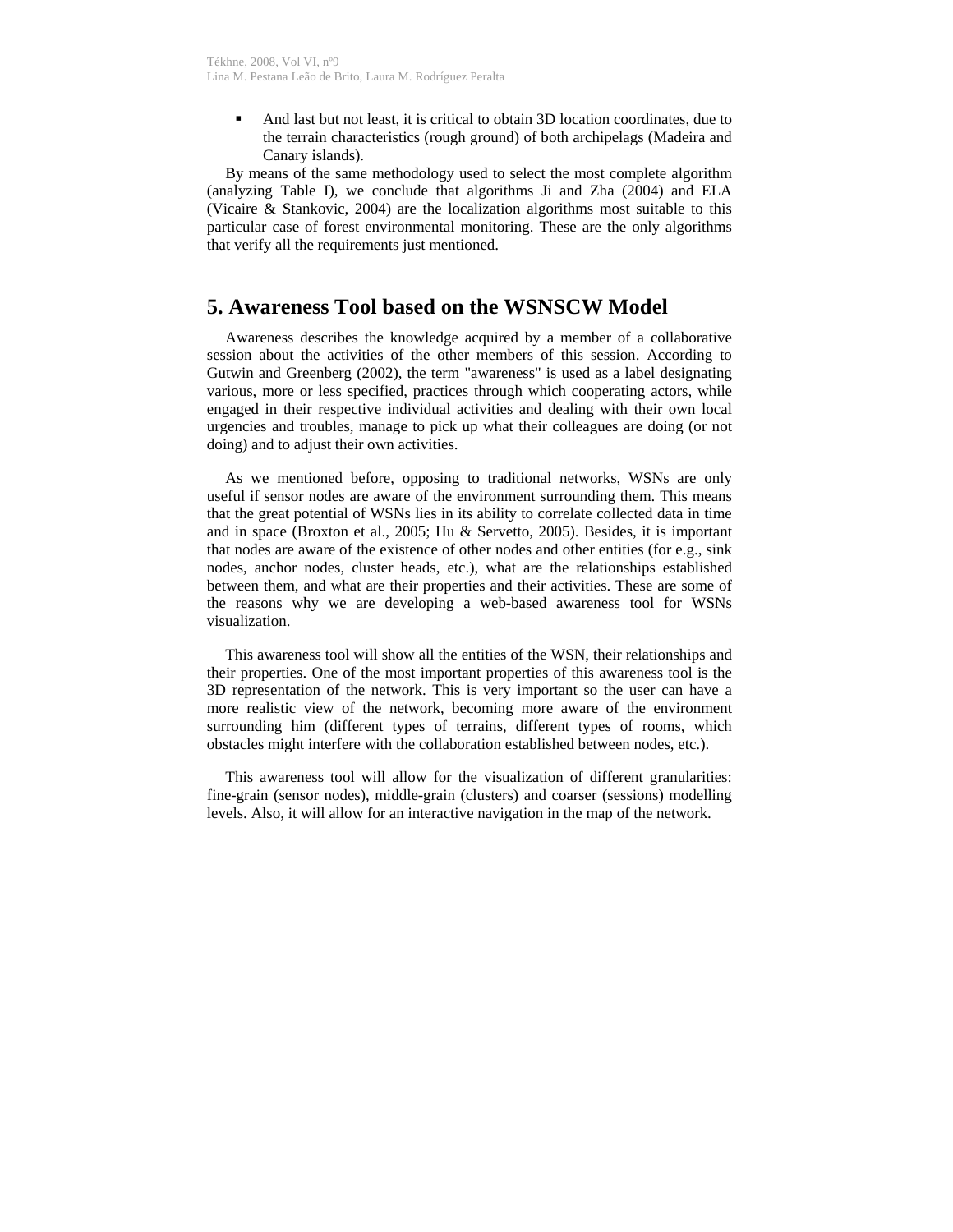Localization of wireless sensor nodes is obviously an essential component of this awareness tool.

We will apply this awareness tool to the specific case of a forest environmental monitoring, more precisely to the Foresmac project. In this context, one of the localization algorithms chosen in section 4 (Ji & Zha, 2004 and ELA (Vicaire & Stankovic, 2004)) is going to be implemented in our experimental WSN.

The implementation of this tool is being based in the WSNSCW (Wireless Sensor Networks Supported Cooperative Work) model, published in Brito and Peralta (2008). The WSNSCW model is a formal model of collaborative work created to the specific case of WSNs. It is, essentially, a graph-based model; but, it also includes other objects in order to make the modelling of all the entities of a WSN possible, which is fundamental to completely represent a WSN.

The network hierarchy (from the collected data to the user) can be represented, as well. Moreover, it is a generic model because it can be applied to heterogeneous networks (any type of nodes, any size, any hardware characteristics, any types of signals, etc.).

The entities defined in the model are all the components than might exist in a WSN. Table II shows the symbol, the concept and the description of all the entities included in the model.

| <b>Symbol</b> | Concept                           | <b>Description</b>                                                                                                                                                                                                           |
|---------------|-----------------------------------|------------------------------------------------------------------------------------------------------------------------------------------------------------------------------------------------------------------------------|
|               | Sensor node                       | Wireless sensor nodes, typically with limited resources.<br>These nodes can be either stationary or mobile. Also, they<br>can be in one of two possible states: active or inactive (sleep)<br>mode) in order to save energy. |
| $S_{K}$       | Sink node/<br><b>Base Station</b> | Node to which data collected by ordinary nodes is sent;<br>being responsible to send data to the gateway.                                                                                                                    |
|               | Anchor<br>node                    | Node with known localization.                                                                                                                                                                                                |

TABLE II - ENTITIES OF THE WSNSCW MODEL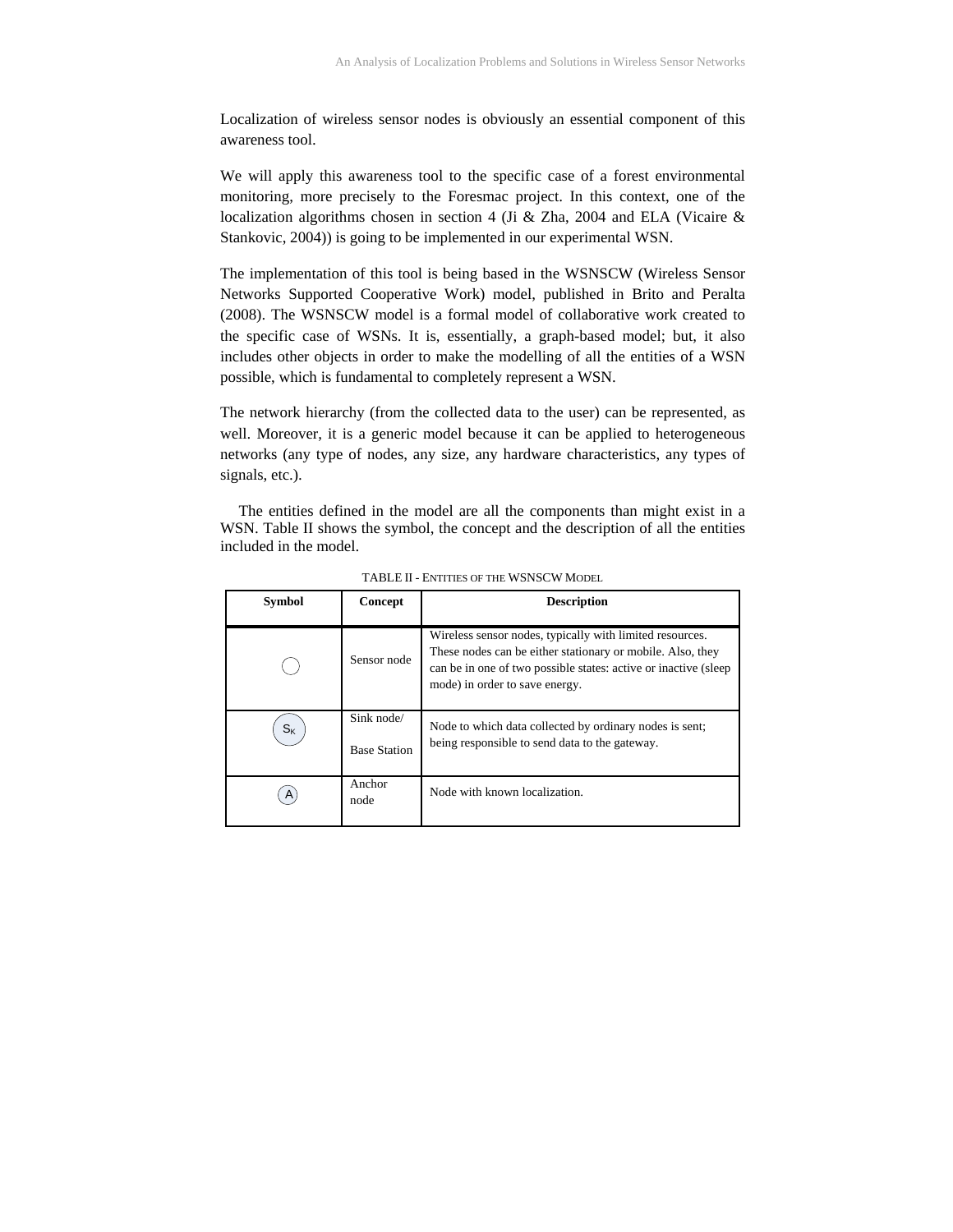Tékhne, 2008, Vol VI, nº9 Lina M. Pestana Leão de Brito, Laura M. Rodríguez Peralta

|                     | Cluster         | Group of nodes, created according to: geographical area,<br>type of sensor, type of phenomenon, task, etc.                                                                                                                                                                              |
|---------------------|-----------------|-----------------------------------------------------------------------------------------------------------------------------------------------------------------------------------------------------------------------------------------------------------------------------------------|
|                     | Cluster<br>Head | Sensor node to whom all sensor nodes in the cluster send<br>the collected data; it is responsible for sending the received<br>data to the Sink node.                                                                                                                                    |
|                     | Relationship    | The arrow represents a relationship between nodes A and B.<br>It also represents and adjacency relation between nodes A<br>and B (see section 3.2); nodes A and B are neighbours.<br>A relationship can be established based on: localization,<br>phenomenon, type of sensor node, etc. |
| {TypeOfSignal Data} | Data flow       | This label identifies both the type of signal being used<br>(radio frequency, ultrasound, acoustical or light) and the<br>type of data being transmitted between nodes (temperature,<br>humidity, light, sound, video, internal voltage, etc.).                                         |
|                     | Gateway         | Device responsible to send the data to the user, through the<br>Internet.                                                                                                                                                                                                               |
|                     | Obstacle        | An object (building, tree, rock, etc.) which obstructs line-of-<br>sight between two or more nodes, not allowing for direct<br>communication between them.                                                                                                                              |
|                     | Session         | In a certain moment, there may be several collaborative<br>sessions in a WSN. A session can be established based on<br>the objective (type of phenomenon to monitor, geographical<br>area to monitor, etc.) of the WSN.                                                                 |
|                     | <b>Battery</b>  | It represents the percentage of the sensor node's remaining<br>battery.                                                                                                                                                                                                                 |
|                     | User            | Person that interacts with the WSN, querying the network,<br>visualizing data, etc. The user customizes the work of the<br>sensor nodes; the data collected by sensor nodes is used by<br>the users' application.                                                                       |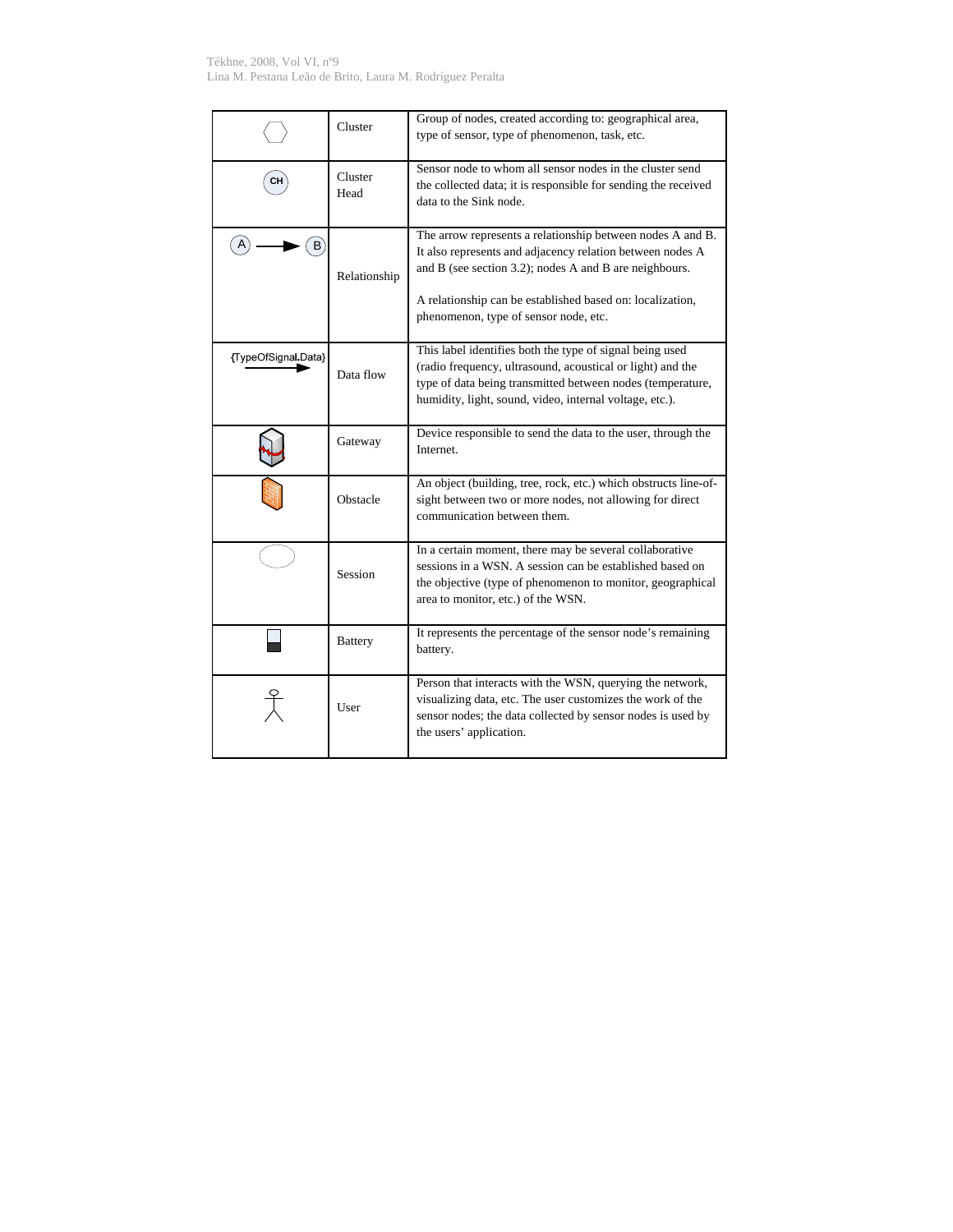Next, we validate the WSNSCW model definitions, by applying it to the specific case of a forest environmental monitoring application. An example of a forest monitoring WSN can be represented as depicted in Fig. 5.

So, let's consider the example of a forest monitoring WSN. As shown in Fig. 5, in this example there are three simultaneous collaborative sessions. These sessions where initiated by the user, after he defined three different objectives: to monitor the temperature of area A1 (session CS1), to monitor the light of area A2 (session CS2), and to monitor the humidity of the same area (session CS3). So, nodes were deployed in an ad hoc manner, in two different geographical areas of a forest.

The WSN has a total of 30 nodes (CS2 and CS3 represent exactly the same area; hence, exactly the same nodes). Among these nodes, there are 2 sink nodes, 4 anchor nodes and 20 wireless sensor nodes. Within each area, clusters have been created according to the geographical localization of sensor nodes, being based in the proximity between nodes. The cluster head was chosen, among nodes in the cluster, as the node with more battery. In this case, 4 clusters have been created (2 clusters in Area A1 and 2 clusters in area A2); hence, there are 4 cluster heads. As this scenario relates to an environmental monitoring application, it is very important to be able to correlate collected data in space. So, anchor nodes had to be deployed in the WSN, because they can help the remaining nodes of the cluster in determining their own position.

The nodes in the cluster automatically start to collaborate to collect data and send it to the cluster head. Also, the cluster head starts sending data to the sink node, which, in turn, sends it to the user, through the gateway. Only the nodes of the cluster need to be in the active state, as they need to monitor the phenomenon and also need to send the data to the cluster head. The remaining nodes are in the sleep mode, in order to save energy. Nodes also become inactive if their batteries end.

As battery is the most critical resource of a sensor node, it is really important that the user knows the state of the battery of each node. In this way, the user gets to know when he has to go to the field in order to change the batteries of the sensor nodes.

Let's also consider that the user is far away from the forest being monitored. So, he monitors the WSN through the Internet (using the gateway).

Any changes that might occur on this scenario (new collaborative sessions, new clusters, nodes changing from sleep mode to the active state or vice versa, nodes moving, etc.) can be represented by a sequence of figures analogous to Fig. 5.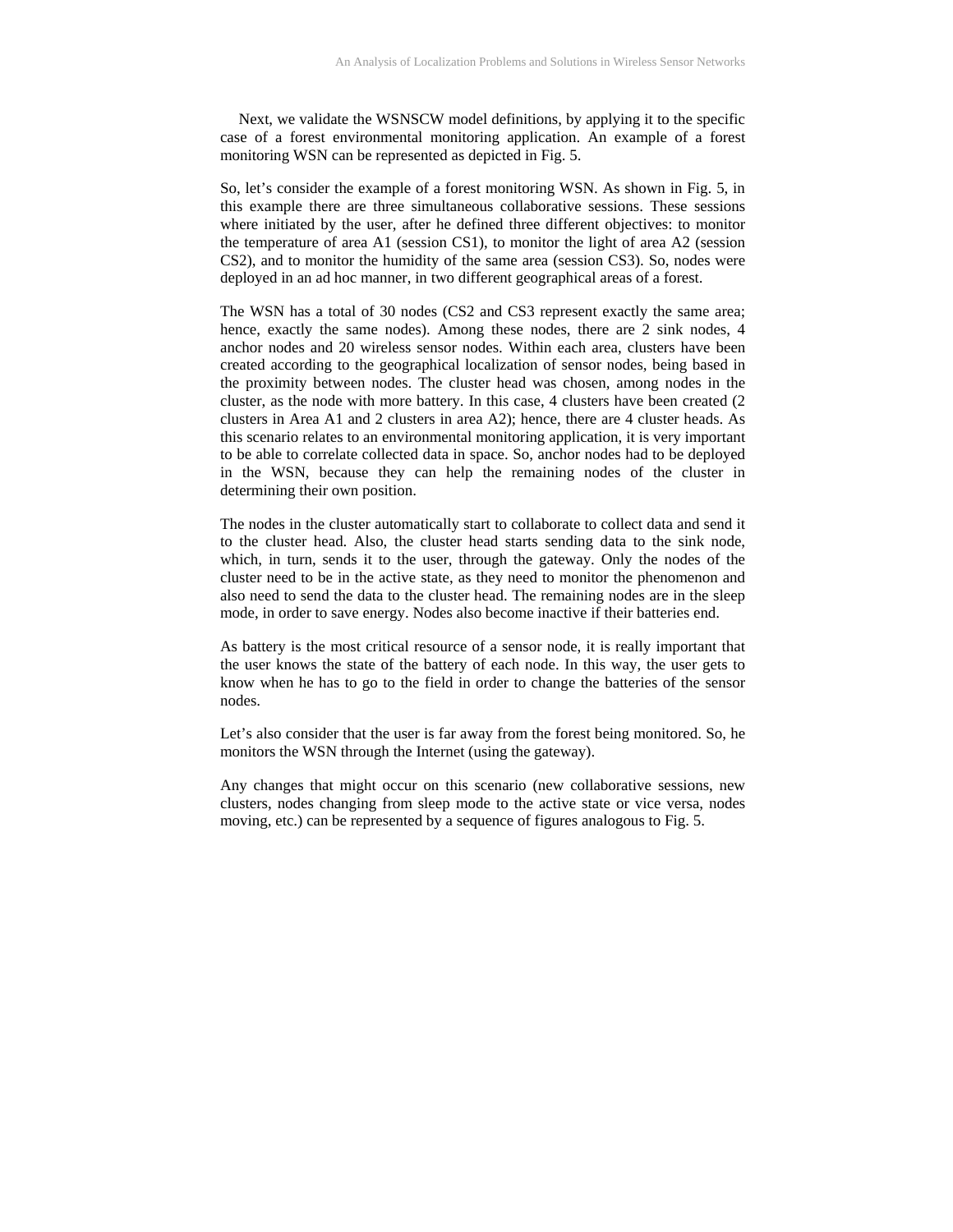

Fig. 5. **. Applying the WSNSCW model to the specific case of a forest environmental monitoring.** 

Fig. 6 shows some pictures of the experimental WSN that was deployed in a forest in Madeira Island, Portugal, using TMote-sky nodes. Fig. 6a shows a sensor node located in a tree, whereas Fig. 6b gives an idea of the type of terrain typical in the Island (rough ground and mountains). In these particular experiments, a few nodes were manually deployed in the forest: therefore, their location is known. Consequently there is no need of implementing a localization algorithm. However, in future deployments, a larger number of sensor nodes should be deployed in an ad hoc manner (for e.g., dropped by an airplain). This is why it was so important to study localization algorithms appropriated to this application scenario.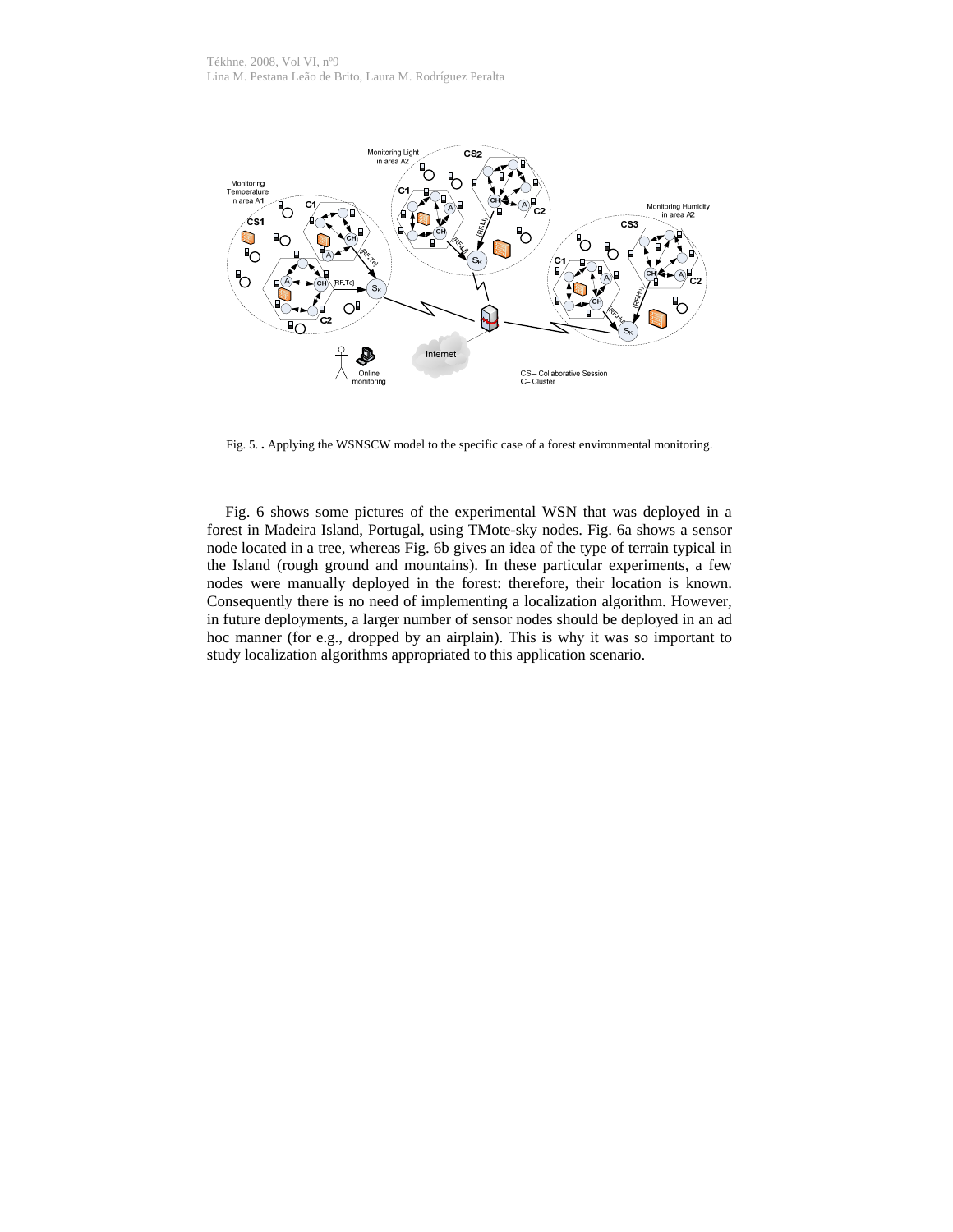

Fig. 6. Experiments performed in a forest located in Madeira Island. In this case, nodes were manually deployed in the forest.

## **6. Conclusions and Future Work**

Though WSNs are a recent area of research, there are already several localization solutions. In this paper, we analyzed the aspects that must be considered when designing or choosing a localization algorithm. Moreover, we presented a possible classification of localization algorithms.

The work presented in this paper allowed us to analyze and compare the more representative solutions. This comparison was based essentially in the following parameters: resource consumption; number and density of nodes; adaptability to network topology, and to the existence of obstacles and terrain irregularities; adaptability to node mobility, etc.

Among all studied solutions, this comparative analysis conducted us to the choice of one complete localization solution, in the sense that it adapts to a wide variety of conditions and, yet, allowing to achieve good localization results. It also allowed us to find a localization solution to be applied in the specific context of the Foresmac project, an European project based on the use of WSNs for forest environmental monitoring. However, the importance of this comparative analysis relies in giving other authors the possibility of using this study to identify the localization algorithm which best suits their specific problem.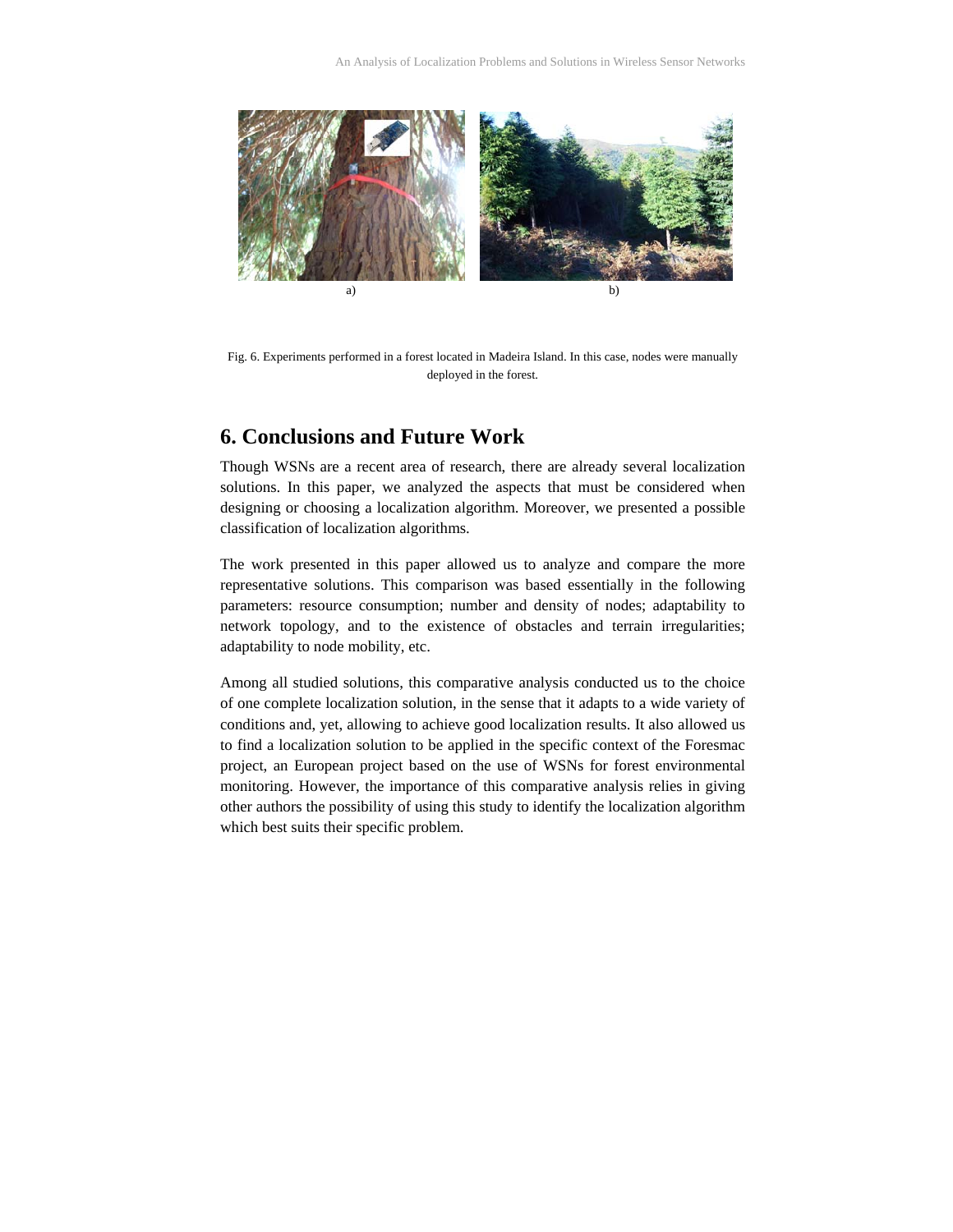Finally, we described the main characteristics of a 3D web-based awareness tool which we are developing. This tool is being based in the WSNSCW model, which main characteristics were also highlighted.

 This awareness tool will be applied to the specific case of the Foresmac project. In this context, one of the localization algorithms chosen is going to be implemented in our experimental WSN.

## **References**

- Akyildiz, I., Su, W., Sankarasubramaniam, Y., & Cayirci, E. (2002). A Survey on Sensor Networks. *IEEE Communications Magazine*, 38(4), 393-422.
- Bergamo, P., Asgari, S., Wang, H., Maniezzo, D., Yip, L., Hudson, R., Yao, K., & Estrin, D. (2004). Collaborative Sensor Networking Towards Real-Time Acoustical Beamforming in Free-Space and Limited Reverberance. *IEEE Transactions on Mobile Computing*, *3*(3).
- Brito, L., & Peralta, L. (2008). A model for Wireless Sensor Networks Supported Cooperative Work. *3rd International Conference on Computer Graphics Theory and Applications (GRAPP 2008)*. Funchal, Madeira, Portugal. 505-511.
- Broxton, M., Lifton, J., & Paradiso, J. (2005). Localizing a Sensor Network via Collaborative Processing of Global Stimuli. In *Proc. of the 2nd European Workshop on Wireless Sensor Networks*, 321-332.
- Gutwin, C., & Greenberg, S. (2002). A descriptive framework of workspace awareness for real-time groupware. Computer Supported Cooperative Work. *The Journal of Collaborative Computing*, *11*, 3-4.
- Hsieh, Y.-L.. & Wang, K.. (2006). Efficient Localization in Mobile Wireless Sensor Networks. In *Proc. of IEEE International Conference on Sensor Networks, Ubiquitous, and Trustworthy Computing (SUTC'06)*, *1*. 292-297.
- Hu, A., & Servetto, S. (2005). Algorithmic Aspects of the Time Synchronization Problem in Large-Scale Sensor Networks. *Mobile Networks and Applications*, 10. Springer Science + Business Media Inc. 491-503.
- Hu, L., & Evans D. (2004). Localization for Mobile Sensor Networks. In *Proc. of 10th International Conference on Mobile Computing and Networking (MobiCom 2004)*, Philadelphia. 45-47.
- Huang, C., & Tseng, Y. (2005). The Coverage Problem in Mobile Wireless Sensor Networks. *Mobile Networks and Applications*, 10. Springer Science + Business Media Inc. 519-528.
- Hussain, S., Farooq, U., Zia, K., & Akhlaq, M. (2004). An Extended Topology for Zone-Based Location Aware Dynamic Sensor Networks. In *Proc. of National Conference on Emerging Technologies (NCET 2004)*. Szabist Karachi, Pakistan.
- Ji, X., & Zha, H. (2004). Sensor Positioning in Wireless Ad-hoc Sensor Networks with Multidimensional Scaling. In *Proc. of IEEE INFOCOM*, 2652-2661.